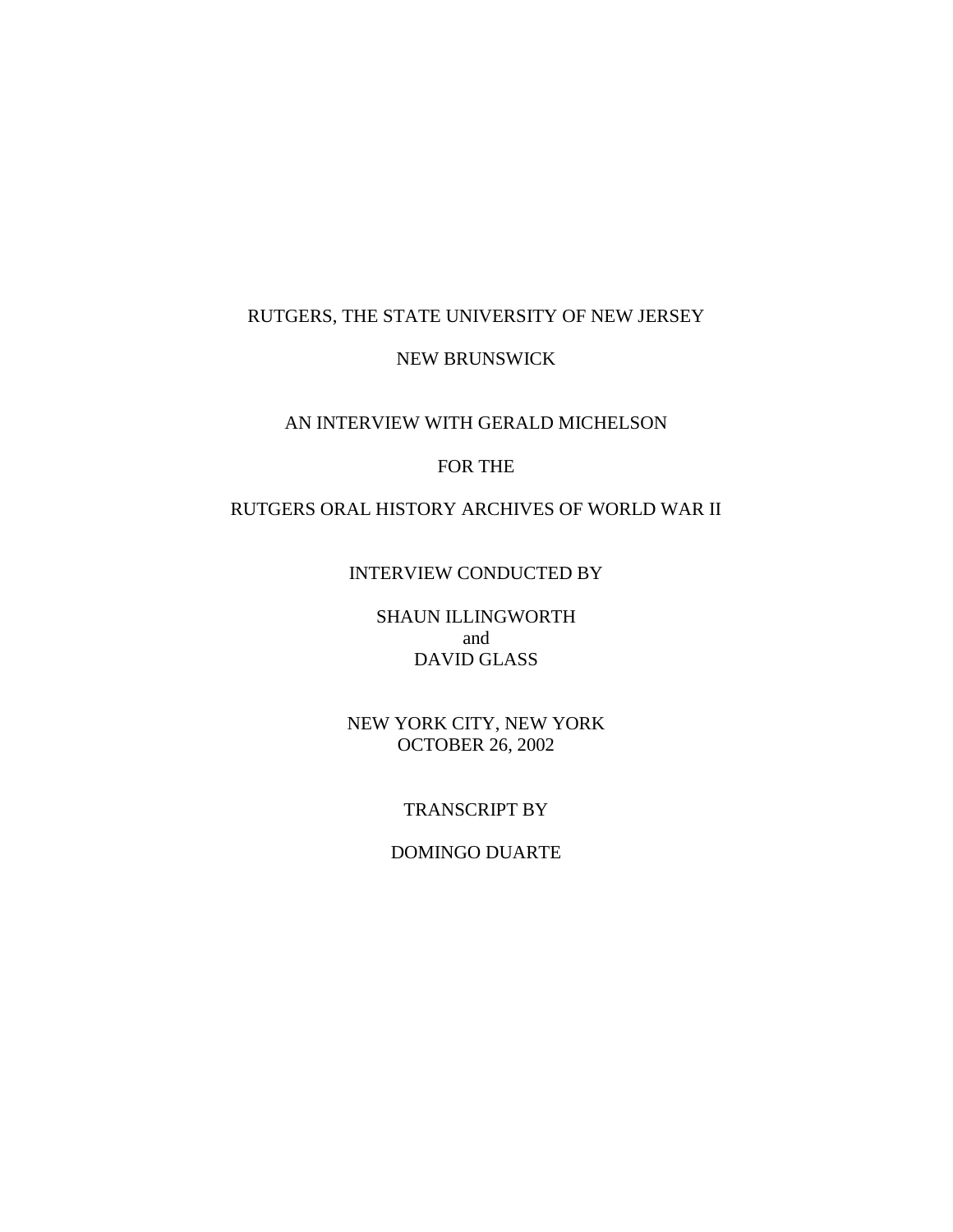Shaun Illingworth: This begins an interview with Mr. Gerald Michelson on October 26, 2002, in New York City, New York, with Shaun Illingworth and …

David Glass: David Glass.

SI: Mr. Michelson, thank you very much for sitting down with us today.

Gerald Michelson: You're welcome.

SI: To begin could you tell us a little bit about your father and where he and his family came from?

GM: Well my father was born in Trenton, New Jersey but his parents, my grandparents, were born in Europe. My grandfather, my father's father, originally came from Riga, Latvia. He lived in England for a while before coming to the United States back in the nineteenth century, late nineteenth century. My father's mother, I think, came from Germany and also came over late nineteenth century where she met her husband, here, and they settled in Trenton, New Jersey where a family of four sons was raised and one daughter.

SI: Do you have any idea why the family came over from Europe?

GM: Where they came from?

SI: No, I mean the reason for the immigration?

GM: Well, like all other immigrants, I think, for a better life, more opportunity and to escape aspects of persecution, which erupted from time to time in Eastern Europe. I'm sure it was a combination of those reasons. Unfortunately, and to my regret, I never really spoke to my grandfather about his early days. I think he came here when he was about maybe eighteen or twenty, or something like that.

SI: So there were no specific stories in the family about *pogroms*?

GM: No, ... not from my father's side, not from my grandparents. I never heard of any ... as a kid growing up, I never thought of asking or inquiring about it. I think, as I say to my regret, I wish I had learned more about his background in Europe.

SI: What about your mother's family?

GM: Mother's family was from Russia. My mother was born in Russia near the city of Minsk in what is now Belarus but then it was all Russia. … Here, there were some stories about her father, my grandfather, who was drafted into the Russian Army during the Russo-Japanese War … He, from what I recall being said to me, just could not tolerate the life in the army and the food. They were Orthodox Jews, which meant that they were restricted from eating certain things, yet, these were the only things that were offered. You know, such as pork constantly, I suppose. So, it evidently created a major problem not only for him but for his and the other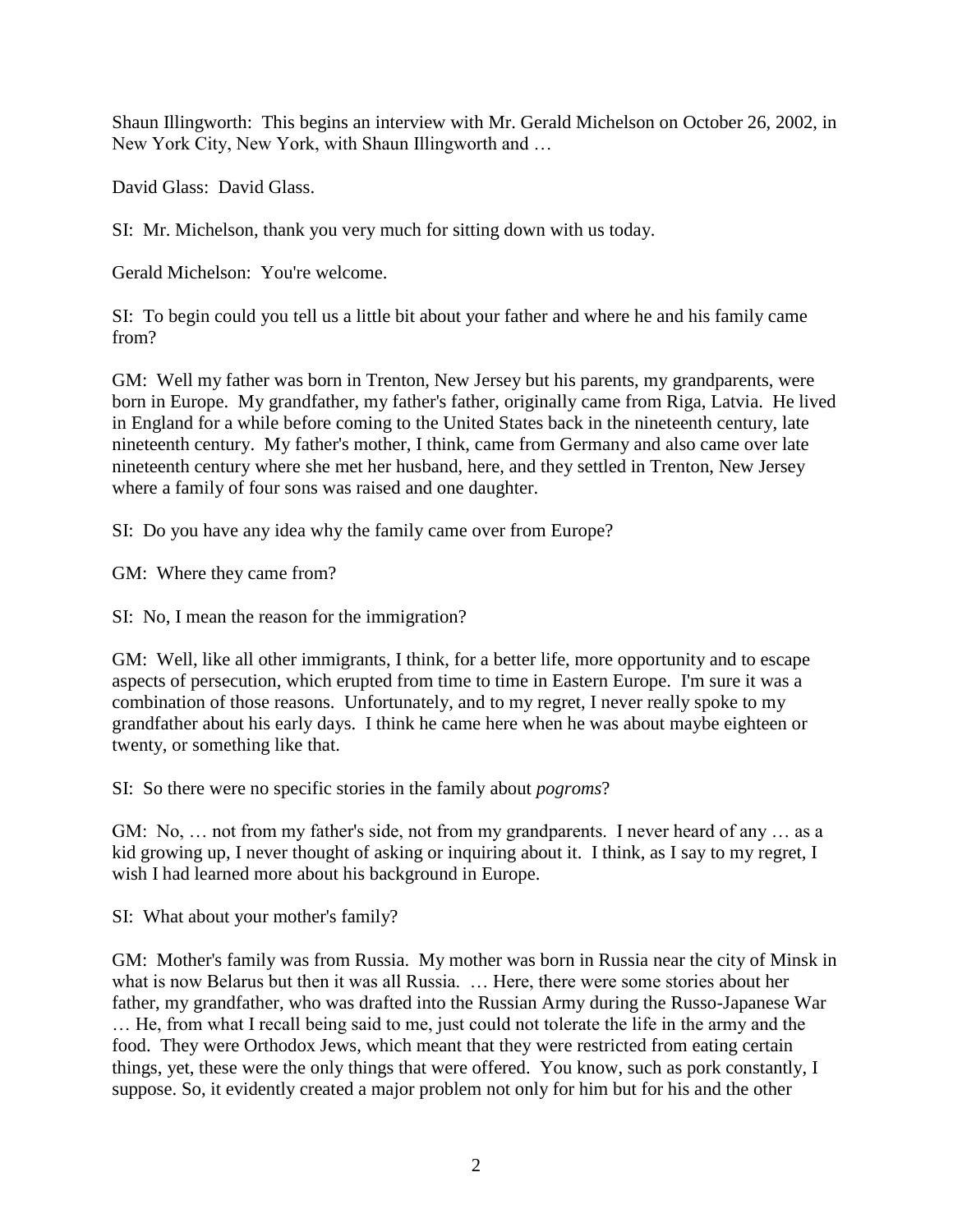people with Jewish faith who were drafted into the army and he took off. He escaped and told me stories of hiding him in the barn when the police came to look for him and he eventually got out and came to America and settled near Paterson where he developed a dairy farm and then was able to send for my grandmother and three sons and the one daughter, being my mother, and they all came over. They had quite a journey across Europe from Russia and … they recall that they left from Belgium, I forget the name of the port there, a major port there. Antwerp was the port that they would have left from. They recall the name of the ship and how sick they were coming over on the ship. But, they finally got here and, you know, settled where my grandfather had set up shop. My grandmother, apparently, was a very kind, well, as I know her she was a very kind, caring, person and she brought others over with her, traveled with her. [She brought] not Jewish Russians but Christians who really liked her and she brought them with her and they lived with them for a while in Paterson, until they had the wherewithal to go out and you know have jobs and have their own homes ... So they grew up in Paterson, which was apparently quite different in those days then it is now. Mother, I think, was a quick learner and she learned the language fast. I don't recall whether she actually entered high school or just finished grade school there in Paterson. She came over around in the early 1900s but she got a job. She took some business courses, got a job as a secretary for a very demanding architect and, again, these were stories that she used to tell me, how tough he was to work for, but, she was the only one who can handle him and here she was only about sixteen years old, maybe, at the most, seventeen years old and she worked for him until she met my dad.

SI: It sounds like your mother was very independent.

GM: Yes, she was at that time. She had a brother, the oldest son, who came over, who joined the army, the America army that is. This was just before World War I and he was in the Army under Pershing when they went after Pancho Villa in Mexico. I don't know whether you know about that period there, the Mexican revolution taking place and border raids across the American border. So, Wilson the president, sent in the army to go after Pancho Villa and my uncle was one of those who was in the army at that time and went there and I say this to you because he loved the West and as a result later on, after he got married and began raising his own family, he went out there, because he wanted to live out there, and he settled in of all places, Las Vegas, Nevada, which was nothing then, just a little sleepy village, not hotels like they are now, nothing like that and [my uncle] started a business, worked hard and raised his family there. In fact, I just came back from Las Vegas. I was there a few weeks ago where I saw my cousin. His son and daughter still live there in Las Vegas. So that's a little bit of history there.

### SI: Did he ever tell any stories about going after Pancho Villa?

GM: I only met him [my uncle] once during World War II. He came east to visit the family. He had been away since the 1920s; this was when he went to go Las Vegas. Incidentally, he also was in World War I. He served in World War I and he and my mother had quite a correspondence during the war. She would talk to me about that, how she wrote to him and got letters back and forth and she was like the contact for the family as to what was happening to him. He was in the military police, I think. Because he had already been in the army and when we got into World War I he was there already. He was among the first to go over and among the last to come back. So, he came over during World War II when I was just in high school at the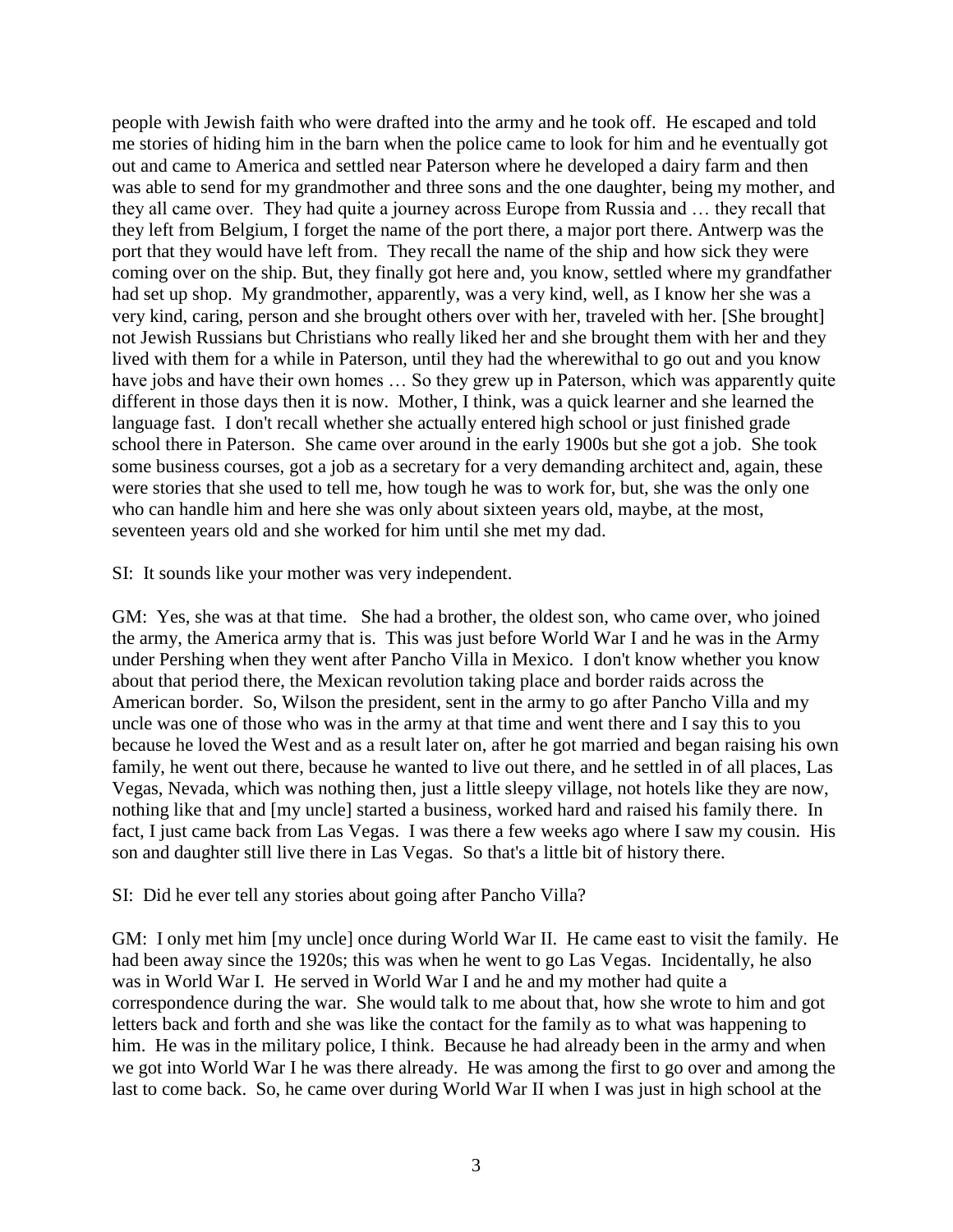time and that's the only time I met him. I think he came over to see his daughter, who was in nursing school in Johns Hopkins University. So, he wanted to visit her and he visited, you know, the rest of the family and I remember taking some long walks with him, then along the boardwalk down the Jersey Shore and in and out of Asbury Park, Bradley Beach where I lived. But did he tell me any stories? Not stories, he didn't talk much about his service in World War I because I was curious and so forth. Here we were in war again and he was reluctant to discuss. He said, "I saw some terrible things," and just didn't want to talk about it.

SI: I would be interested to know if the correspondence survived in the family.

GM: I've never seen any. Yes, that would have been nice to have been able to refer to. I've never seen it so apparently they didn't, you know.

SI: Was any of the family left in the Russian areas?

GM: I don't know. They didn't speak of anyone being there because if they had, who knows what happened to them, in both World Wars. No, they never spoke of any family being there on my mother's side. On my father's side, yes. In Latvia, in Riga, the Latvia family remained there, my grandfather's family. Some left during the period between the wars. Some went to South Africa where they still live. Some went to Israel, or as it was then, you know, the League of Nations mandate of Palestine and lived there and I've met them since I've been to Israel. I paid a visit to Israel about thirty years ago … and they come over here. Some of them have traveled over here, so, there's a kind of a loose connection. I haven't been in touch for quite a while. Several nephews of my grandfather were the ones who came over with their families. There's quite a few though, over there, and living in Israel. There was one major contact with them; an older cousin of mine who lives here in New York, but, she hasn't been in touch much with them … lately, so I don't know how they are faring in the present crises there.

SI: Did they speak of their experiences in Estonia during the wars?

GM: They weren't there. They left; well, they were there during the First World War. No, didn't talk about it in Latvia. During the First World War, I don't recall whether the Germans got that far or not. I know in the Second World War they did. But, I don't know whether in the First World War, I know they got into Russia, which eventually precipitated the revolution there, but I don't know whether they got into as far as Latvia during the First World War. Good question, I have never thought about that ... but they never mentioned anything. The relatives I met when I was there were probably just, you know, perhaps weren't even born yet, or babies, or children because they came over as very young people and after [a] while they came into Israel either in early '20s or early '30s among those who settled in the *kibbutz* and … in farms and have been there ever since.

SI: Now your mother's family, once they moved to Paterson, some of them were farming?

GM: Yes. As I recall, my grandfather had this dairy farm and what happened beyond that I don't know. He passed away at an early age really. I think he was around fifty-one or fifty-two when he passed away and his sons, my uncles, Al, Abe and George, were working in different areas by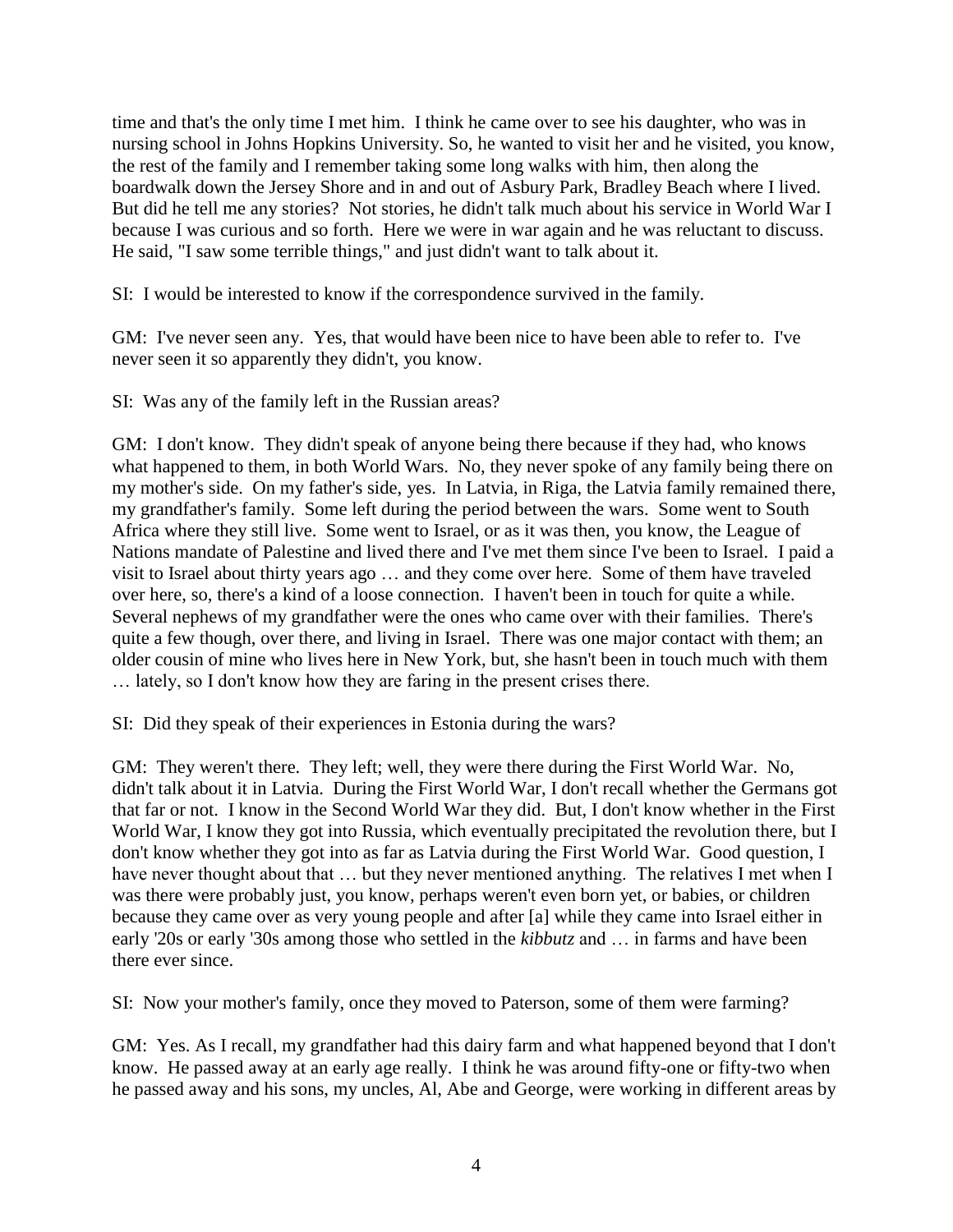then, except for one younger son, Lou. The youngest one, it must have been pretty tough for him and I'm not sure where he lived at that time. [It] is a little hazy. I'm not clear on just what transpired, but, I know I'm named after this grandfather who had passed away before I was born. Apparently, this must have been shortly after my parents were married. They were married in 1922 and they met there at the Jersey Shore, in Bradley Beach. A cousin had introduced them. I guess, they were staying in Bradley and certainly out on the beach … and it was love at first sight and that's, I guess, about a year before they got married. … [In] 1922, they were married and then my grandfather must have passed away short time after that.

SI: Was there any sort of family profession on your father's side?

GM: My grandfather, his father was mostly in sales. He was a salesman as I knew him as a kid and he was still doing it. He sold; he worked for a meat processing, or meat packing company. He had a specific route which is what brought him from Trenton across the state to the New Jersey Shore so he could better function on the route that he was working. That's the only profession that I know he had. I don't know what he did when he first came over to America [or] what sort of work he did. I really don't know. As I say, I do regret not knowing more about his particular life at that time.

SI: Your father joined the army around the time of 1918?

GM: No. Not my father. This was my uncle who was in the army. My father was ill. This was [during] the First World War, so he was about seventeen or eighteen and he had to drop out of high school because of illness. It was never clearly explained to me just, it was, ... as a result he did not serve in the army. [He] wasn't drafted. So, he didn't have any contacts militarily at that time, in the First World War

SI: Did your parents ever talk about what it was like to be on the American home front during the First World War?

GM: No. I don't recall them saying too much about it, if at all, to me. I'm trying to recall, [but] I remember seeing photographs, maybe my father might have been in and then had to be discharged because of his illness. Maybe he got a medical. I remember photographs of him in uniform, one of these old-fashioned uniforms, you know. It had to be the First World War but he couldn't have been in [service] very long. [As for] on the home front? I don't think there is, nothing that they spoke about other [than] the main thing [which] was this correspondence between my mother and my uncle. That was the main thing as far as she was concerned, but, nothing on my father's side, nothing much that I can recall.

DG: So your grandfather did the sales also?

GM: This is my father's father, who was a salesman.

DG: Your father did sales also?

GM: My father was also in sales.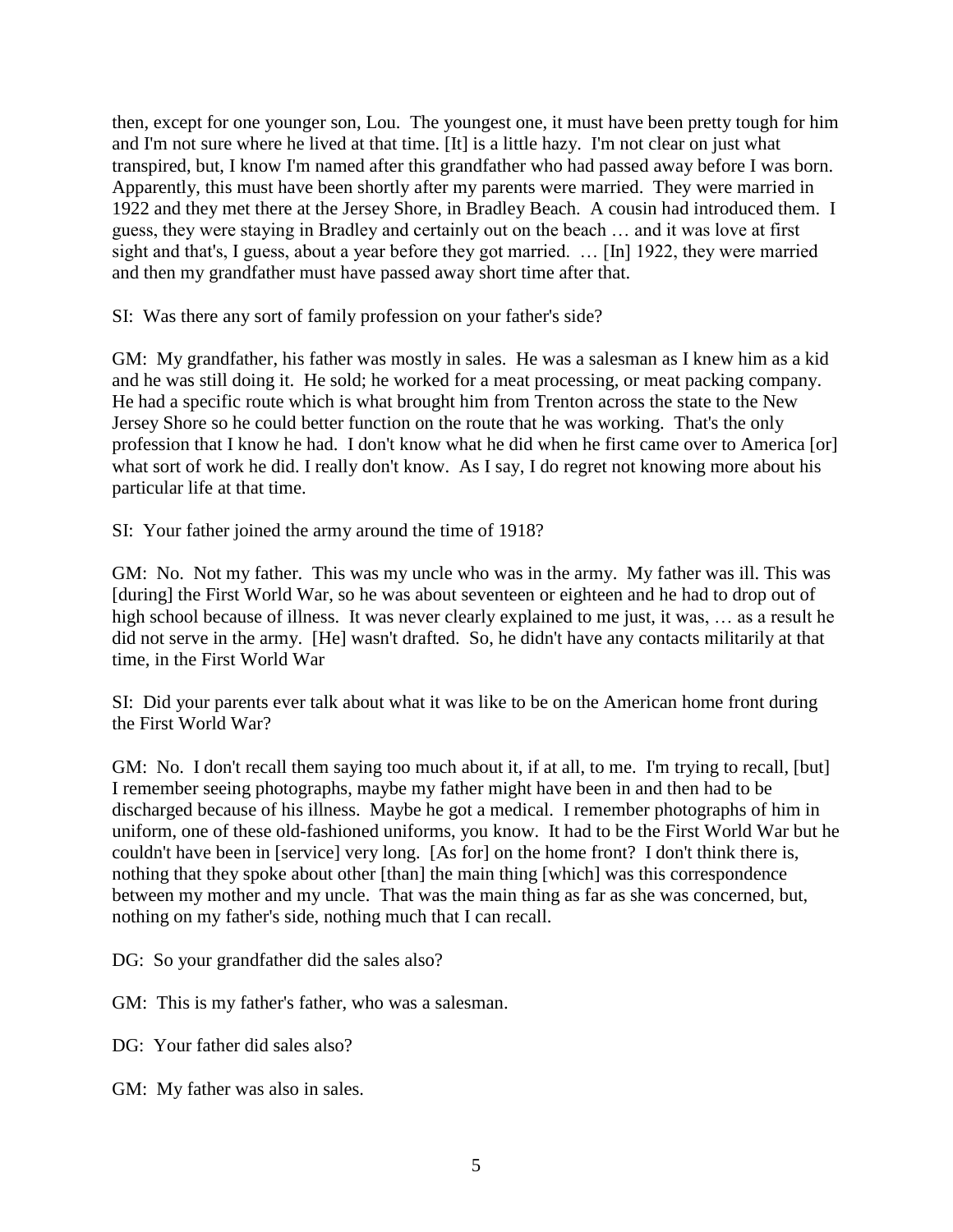#### DG: Is that a family tradition?

GM: Well, it sounds like it, although he was the only son … [that] went into sales [while] the other three brothers went into different professions …The three of them went to college and for some reason my dad did not go to college. He was the oldest and he didn't go for whatever reason. I'm not sure.

SI: What role did religion play in your parents' lives? You mentioned that your grandfather was from Russia and was Orthodox.

GM: They were Orthodox, like I said, probably [like] most of the Jews who were in Russia and other parts of Europe. However, when they came over here, I mean, they maintained the Orthodox faith. My grandmother lived with me when I was a child because her husband, my grandfather, passed away as I mentioned before … I guess, it was kind of a tradition that it's up to the daughter to look after the widowed mother and from early in their marriage, I think, my grandmother lived with my parents and I remember her, of course, [when] growing up. She helped take care of me and she was with us until I was in high school when she passed away. She stayed with us; actually we lived at that time in Pompton Lakes, which is outside of Paterson, a very small town at that time. It's really grown now. Wayne, New Jersey, Wayne Township, that whole area has really grown …There were some relatives who lived in Paterson and some who lived in Pompton and that's how my father was able to get a job when they were married, managing the … movie theater in Pompton Lakes and then, eventually, he managed a chain of theaters in Pompton Lakes, Newark, New York City, the whole chain. This is during the '20s, so, of course, then it was silent movies. He used to talk about that a lot, about his career as a movie manager but it wasn't good for the marriage because he was working evenings, which was not a good idea for a newly married couple. He worked until the last show ended at eleven o'clock, midnight, [or] whatever it was, and as manager, I guess, he had to be there every night. So, eventually, he was persuaded to accept a job, a daylight job, which brought us down to the Jersey Shore, because my grandfather got my father a job with his company, the company that he worked for, and that's how he switched into sales from show business. I say show business in the broad sense, [but] they not only had movies in these little theaters but they had vaudeville [as well]. Apparently, there were different levels of performance in the vaudeville circuit ... [There were] the really top people but they would [also] have different levels all the way down. I guess, they had the corniest or those actors that weren't the greatest on this lower circuit, which would perform all over the country in small theaters. So it provided entertainment for people [to] see a silent movie and vaudeville show which wasn't silent … [My father] was involved in that and I think he liked that. He liked it very much. I know he often spoke to me about the shows that he was seeing in New York when he came in on business. He and my mother, or he alone, saw a lot of the big time Broadway shows during the 1920s and often spoke to me about these plays [and] the musicals … He had kind of gotten the spirit of theater in to me, in terms of wanting to go and see, and, sure enough, [when] I was old enough he started taking me to shows here in New York and I've since continued the tradition of being an avid show goer, theater goer, [and] concert goer.

SI: So your first few years were spent in Pompton Lakes?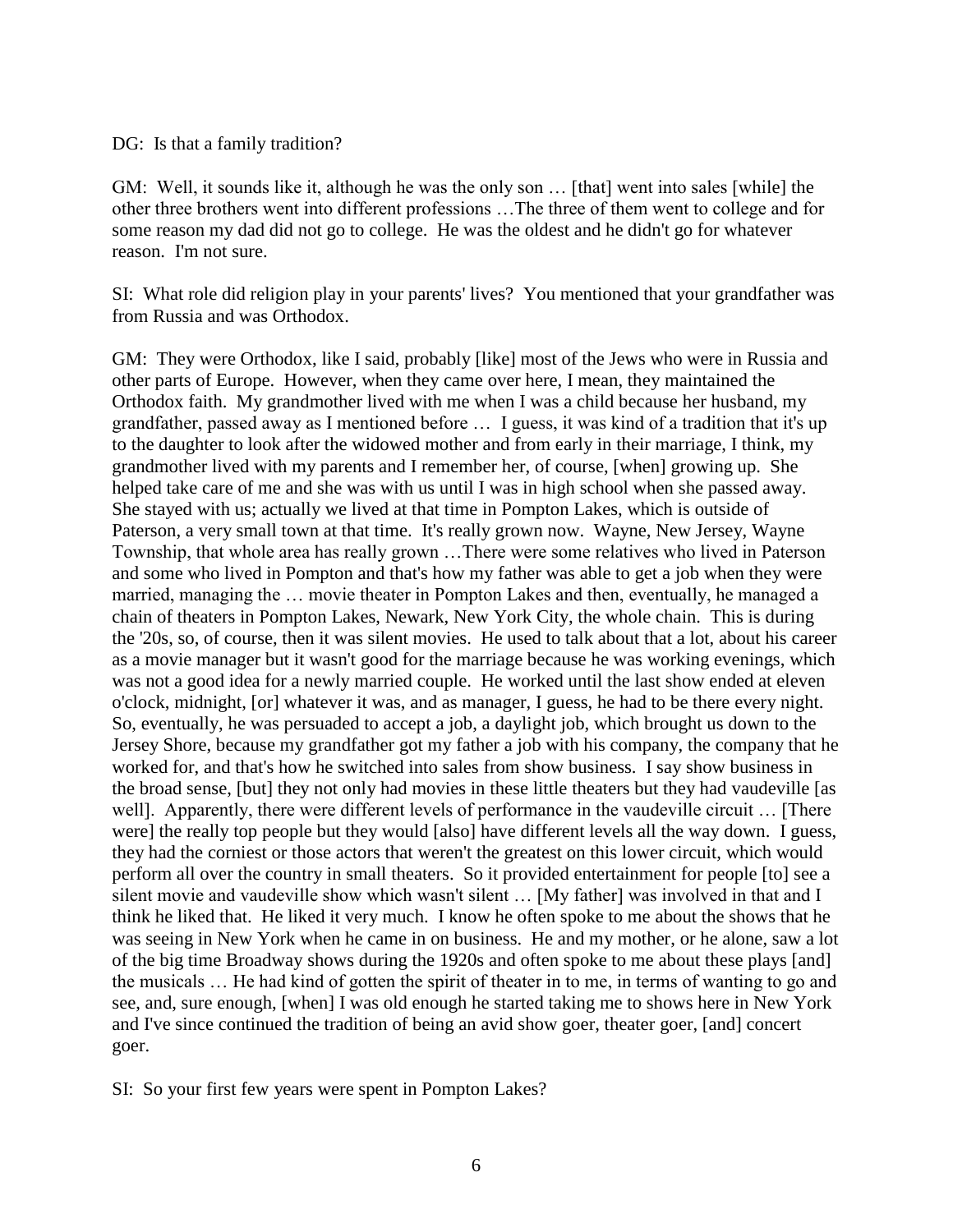GM: In Pompton Lakes, yes, the first five years, right.

SI: Do you remember anything about that time?

GM: Not a heck of a lot, except from what they tell me, I was pretty difficult to handle during those years. Now, why? I'm not sure. Maybe it's because my father was not around that much and now that we're talking about it, I never really thought of that, but they always kidded me, later on. Some of the cousins who were older than me, who would come to visit us, say I was a real, real, rascal, [and] very hard to control. But, then my parents tell me I changed overnight when I entered school. That did something to me. But, as a matter-of-fact, as far as school was concerned, we were still living in Pompton Lakes and my parents were very friendly with the principal of the school there. I think, he was a neighbor and he encouraged them … as far as I was concerned, to start me in school at an earlier age, [at] age four instead of five. My mother, who told me this story and often warned him, said, "No, don't do it. You won't be able to handle him, he's not ready yet. He's too wild." He insisted, and I started but within a couple of days they requested that I be withdrawn. So, at the early age of four, I was expelled from school, to resume when we moved down to Bradley Beach and there it made the difference. I, apparently, made some kind of adjustments and started school there the following year.

SI: So most of your childhood was spent growing up on the Jersey Shore.

GM: Yes, right. Going to school there and making, you know, good friends there and two of whom went to Rutgers with me and still having, you know, a soft spot in my heart for that whole area. I consider that my home area. I lived there and worked there, really, in the Shore area until around, probably, around 1970, '71, something like that.

DG: Did you go down to the boardwalk there as a child?

GM: Oh, sure. One of the big events, actually, this is going back into the '30s and I was just a child, would be to go down to the boardwalk on Sunday night, walk the boardwalk, dressed, and you probably would be amazed; men wore dark jackets and white pants and women wore lovely dresses, gowns, and walked the boardwalk and that was really a big thing to do, big pastime almost every Sunday night. Why Sunday? I'm not sure. That's my memory. It was difficult to get parking, I remember, always hard, because everybody would come in there and park and walk the boards and they had the many activities on the boardwalk, miniature golf and other games, and, so forth, and so, all through high school and on into college I worked on the boardwalk and helping to support myself through college at different jobs on the boardwalk and yes, it was quite different in those days. Asbury Park is a dead place now. I don't know whether you've been there recently or down to the Shore. Ever since the riots there in the late 1960s; it never recovered from that. It's a shame.

SI: Was there the same kind of, maybe, rivalry is not the right word, between the people that lived on the Shore and the Bennies coming in?

GM: And who come in?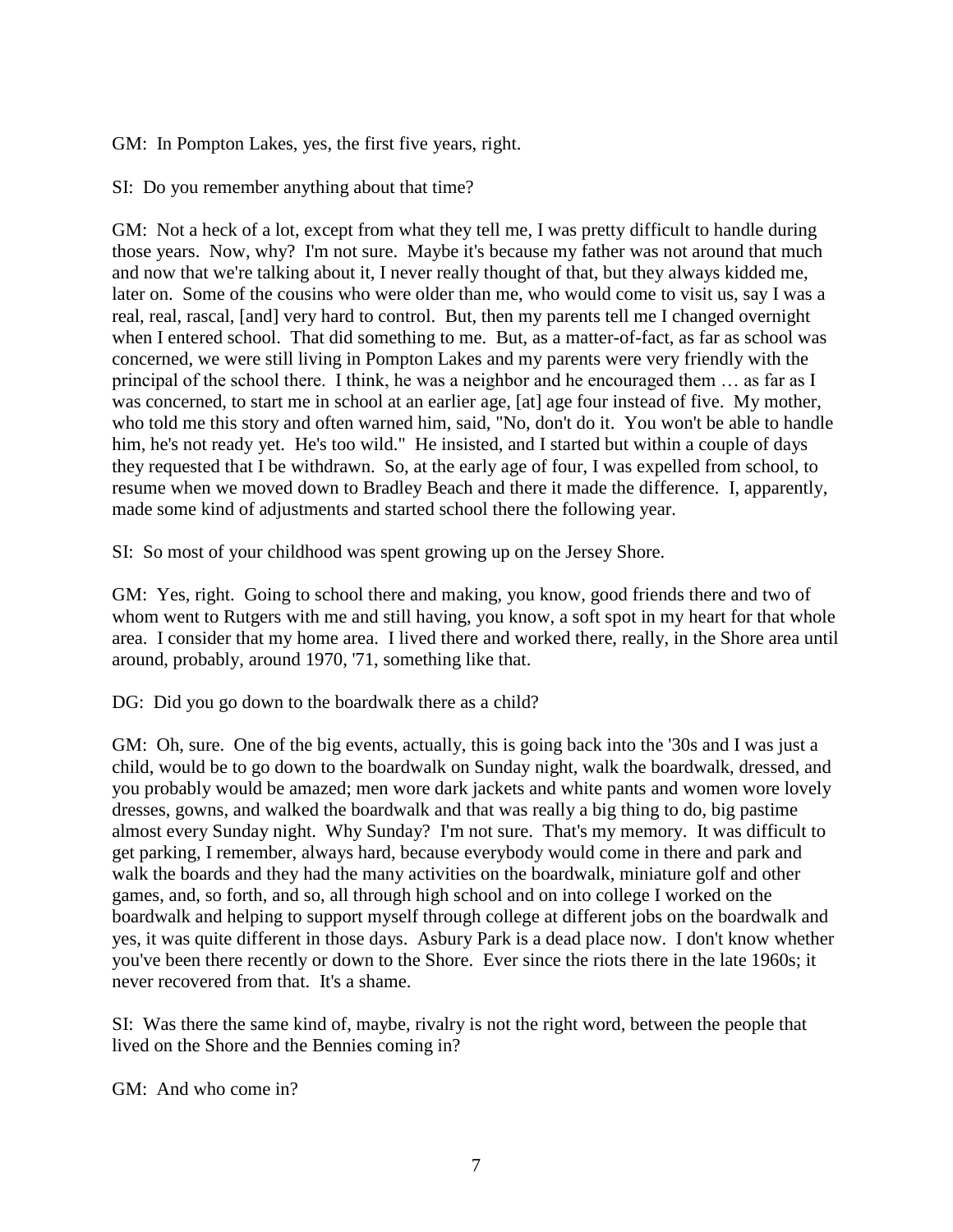SI: The Bennies, out in the Shore we call them the Bennies, the people who come in for the summer.

GM: Oh, yes. It was a kind of a, it was a friendly kind of rivalry. We would say on the one hand, I think, we guys kind of welcomed this, welcome the people coming down, because it meant there were all the new girls on the beach, and on the boardwalk and so forth, but then by the end of the summer, we would say, "Ah, it's good they're leaving. We have our towns back to ourselves," and you know, "it's quieter. It's great they're going back," and we know they would go back to school and things that are a little more normal. No more, you know, heavy traffic and everything that goes with, you know, crowds of people coming down to the shore. But, we had some good times in the summer though with, you know, a lot of people. Made friends with a number of people who would come down and, especially, with the girls.

SI: Was the main attraction the beach or where there other attractions?

GM: There was Avon, Belmar, Spring Lake, all those towns, yes.

SI: What were the boardwalk attractions?

GM: Yes, well, they were attractions for people coming, of course, and even for us. I can remember going down to the boardwalk meeting friends down there and, really, the objective was to meet girls. That was our main goal and this was during high school days, which was during World War II, '42 to '46. So, all the amusements and everything were going full blast at this time, sure, and, you know, we would sometimes play miniature golf, or sometimes there were some of the other things but it was kind of secondary really.

SI: There weren't performances like diving horses?

GM: Diving, no. But what there was, now that you mention it, I don't whether you're familiar with Asbury; there is a convention hall on the one end of the boardwalk and at the other end adjacent to Ocean Grove, it was called the Casino building. But in the convention hall for a number of summers during the war they would have big bands. The really top bands would play there during the summer and that was a major attraction, getting a date and bringing someone there. I mean, you know, whether you remember these bands or not . . . like Tommy Dorsey and Harry James, Benny King, Glenn Miller Band. They all played in Asbury during the summer, which we thought was great. So, that was a major attraction during the summer. Some jazz bands, I'm trying to think of the guy, who was a real Dixieland jazz man, that played there, too. … Actually, I haven't thought of them for a long time. But, you know, it was fun.

SI: You went to elementary school in Bradley Beach. What do you remember about those school years?

GM: Those years?

SI: Yes, anything that stands out. What was your favorite activity in school?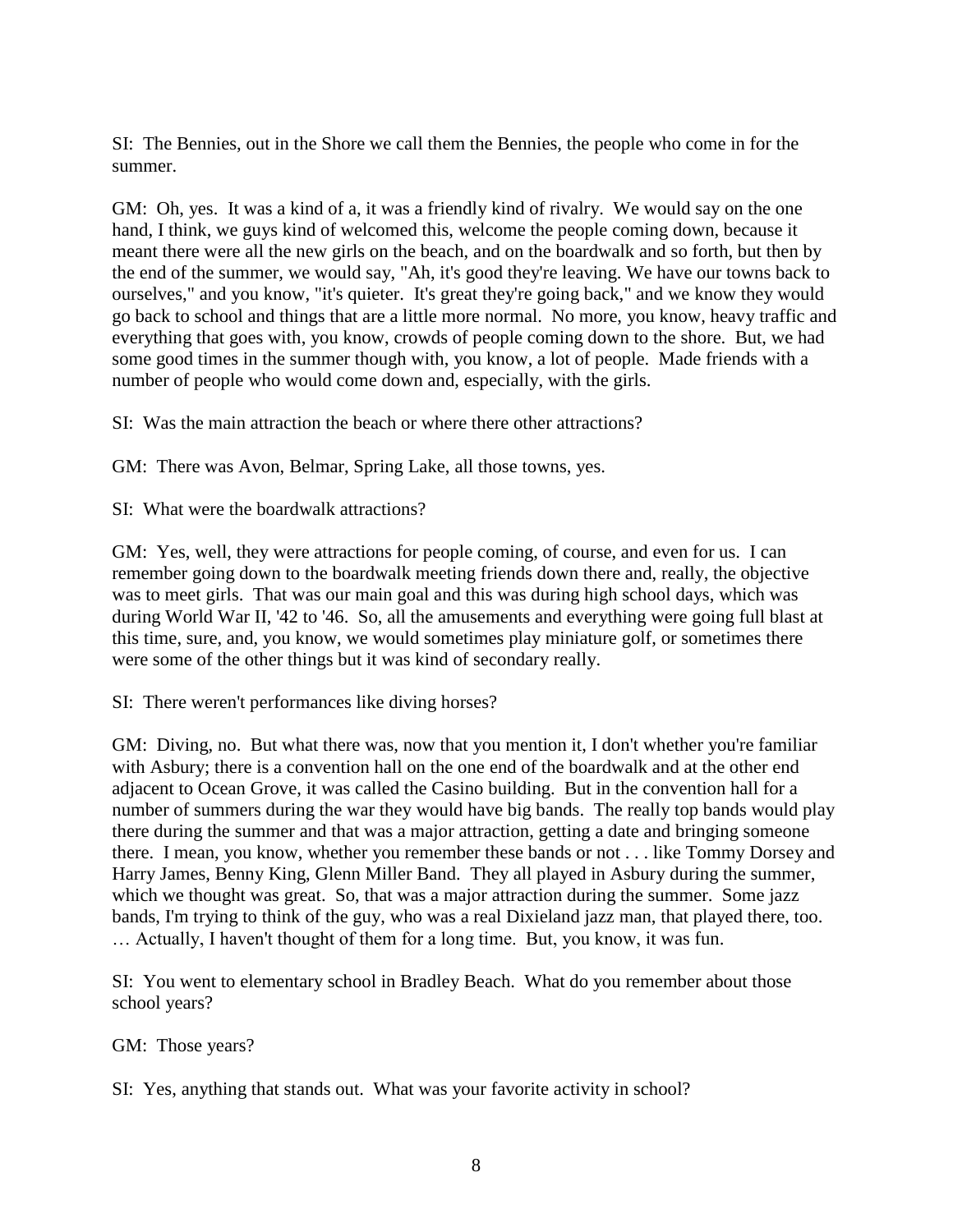GM: Aside from academics, in which I was okay, I never had any problems there. I never gave my parents any problems there, in that respect, behavior wise. I remember having detention for talking too much probably, and I remember that, at times, happening, but, I got along well, had some good friends, as I say. Active in sports in elementary school and, let's see whether, they had basketball and they had a baseball team. There weren't any Little League teams or anything like that, that didn't exist. So we would organize ourselves and played; it was really great. We didn't need any adult supervision or ball fields to play on and this continued through high school. Well, in grammar school we organized our own team. We called ourselves the Bradley Beach Eagles and we played teams from the other side of town, or from Asbury Park. We organized, see, how we did this, we had meetings one night a week. On a Friday night we would meet in somebody's house and the mothers would provide some soda and doughnuts, usually that sort of thing, and we would talk about the games; how we're going to play, and what we were going to do, and it was a lot of fun. I look back on that now and it really was great and we did it without any real kind of adult supervision. We organized the plays for the team. I was a plunging fullback at that time. I can't believe it now but that was a lot of fun. ... We had our games set up every Saturday morning. We had games with another team. So those were some of the highlights. There were social events as we got into the seventh and eighth grades; there were parties with girls. Groups got together and had parties, and so forth.

SI: Did you ever go, into the city or North Jersey to see any sports games?

GM: Yes, as a matter-of-fact we did. This is when I, I think my dad started bringing me in to see some baseball games and I became a real fan of baseball. Became a follower of the old New York Giants baseball team, now the San Francisco Giants. So, I'm rooting for them, because I was originally a Giant fan back then in the late, I think, I was around nine years old when I became a Giant fan and I became such a fan that, that was my goal career-wise. I wanted to be a baseball player and I remember writing, yes, I have to do a paper something, I guess, I was in the eighth grade, about what I want to be when I grew up, and so forth, and baseball and I put together a whole scrapbook of the players in those days. I remember cutting it out of the papers and magazines and so forth, the pictures, putting that together when I wrote what I wanted to do and I enjoyed it very much. I didn't get too far toward being a professional ball player, but I liked it. In high school I played on the high school baseball team. Played on the football team for my freshman year in high school but too many guys were getting broken legs, I remember and, I think, I chose to go to work part-time after school, after that, for a while. The family needed some help at that time. My dad became ill and couldn't work and I figured I better start saving toward college, too, if I was going to go.

SI: How did the Great Depression affect your family and, also, Bradley Beach in general?

GM: Well, I don't think it had a terribly negative effect on both my father and grandfather who were employed in sales and managed to keep this job, selling. They were, you know, selling foods and people still were eating, so they sold to hotels. They sold to, I guess, butcher shops, and so forth, both selling meat. So, they continued to work, and, I think, my dad tried late in the '30s, tried to go into business for himself for a while but it failed. It did not work. It was not a good time to go into business, even that kind of business, and he had to go back to getting a job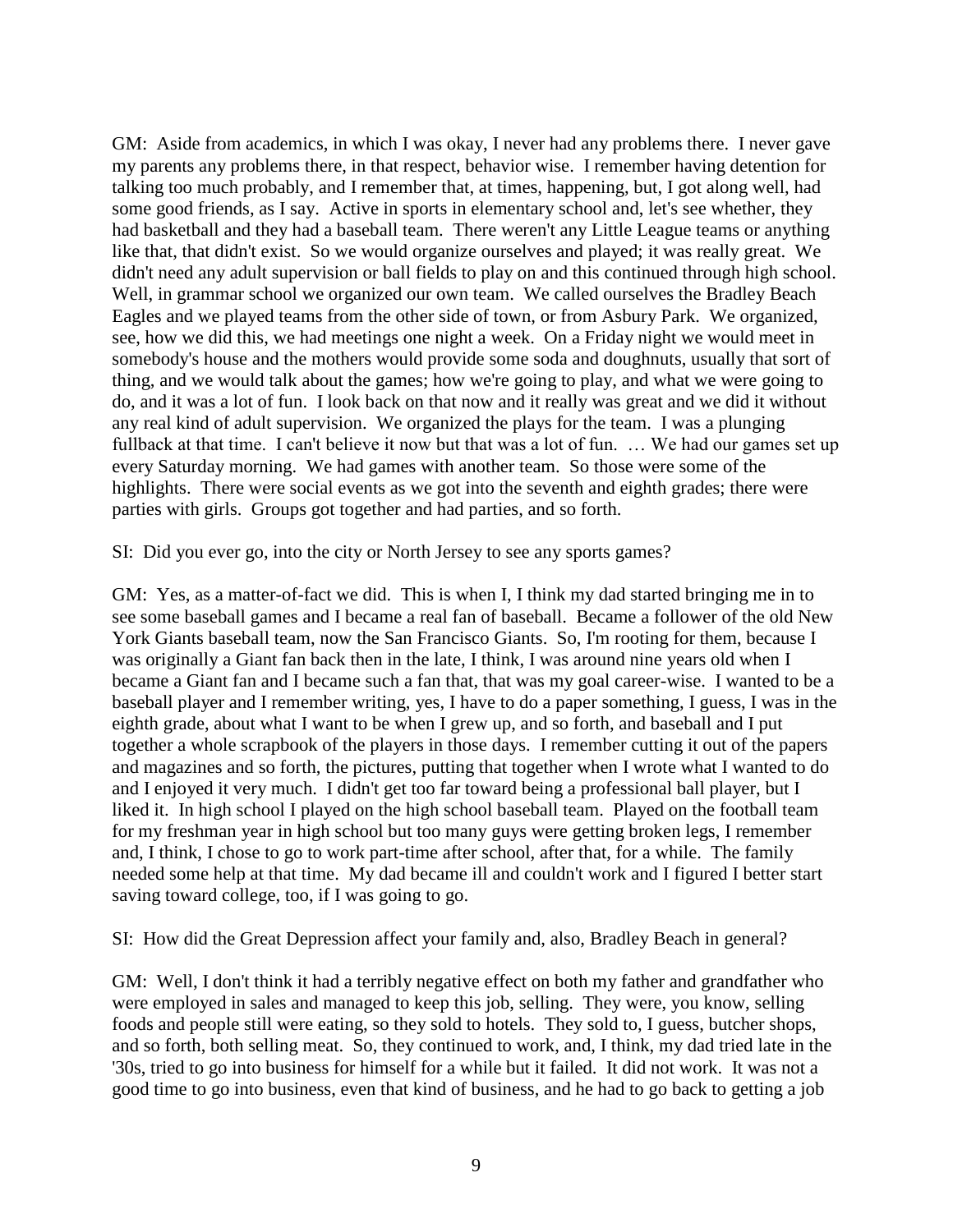at the time, I remember, and the only job he could get was as a milkman in Newark, which is just outside of Newark, Irvington, so he would commute up there, had to live up there, had to stay with a family up there during the week, working in this job and only was able to come back for one day a week. That was pretty tough at that time. This is when he became ill, also, and couldn't work for a while and then medication helped him and he was able to. Then the war came and he was able to find a job in the military, not in the military but working at Fort Monmouth, or one of the bases there, a civilian job.

SI: Now with Asbury Park High School, how would you rate that education? Especially in the light of going to Rutgers do you think it prepared you well for college?

GM: Well, I think it did, yes. It was a good high school then. I don't know how it is now. It prepared me, with one area of weakness, I think, in writing and writing skills because, I think, I had to take some kind of a make-up course upon entering Rutgers in writing, I recall, for the first semester. What do you call it today when you take a course like that? It wasn't make-up but it was a …

## SI: Remedial?

GM: Remedial kind of a thing, yes. They didn't call it remedial then, but it seems most freshmen were in these classes. Introduction to, very few got into the actual English requirement course in the first semester. But aside from that, the education was good. The teachers were okay and, I think, it was a good experience in high school, both educationally and socially, and of course, we were in the war at the time so everything was different. I remember the first casualty that was suffered, as far as school was concerned, was when I was in the eighth grade. The class trip was canceled because of the war. I was in the eighth grade when Pearl Harbor was bombed and we, of course, would have taken the trip the following spring to Washington, but all travel was really curtailed so that was canceled very, very quickly to our disappointment, but that was the least of it really.

SI: Before Pearl Harbor was bombed, how much did you know about what was happening in Europe, or in Asia?

GM: I knew a lot in spite of being about the age I was, you know, nine, ten, eleven, twelve years old. I was very interested in current events and history, and still love history and current events and politics, and followed everything pretty closely. I can't tell you how I got started in it. I guess, talking about the First World War, which at that time seemed such a long time ago to me. It really wasn't and the rise of Nazism and Fascism. I could follow all this closely and then when the war broke out it was, for a kid, exciting to see this happening. In fact, I think, when, I was ambivalent about it as I recall. I knew I should, I remember when they had the Munich Pact and Chamberlain, the British Prime Minister, met with Hitler and Mussolini and they gave in to their demands, you know, appeasement and war was averted. This was in 1938. I was a little disappointed but felt guilty about being disappointed. As I say, I was really ambivalent about it then. When the war broke at first I really followed it very closely, every day, in the papers following what was happening. So I was aware of what was going on and then being in high school then, being in high school during three years of the war, it was, you know, a major topic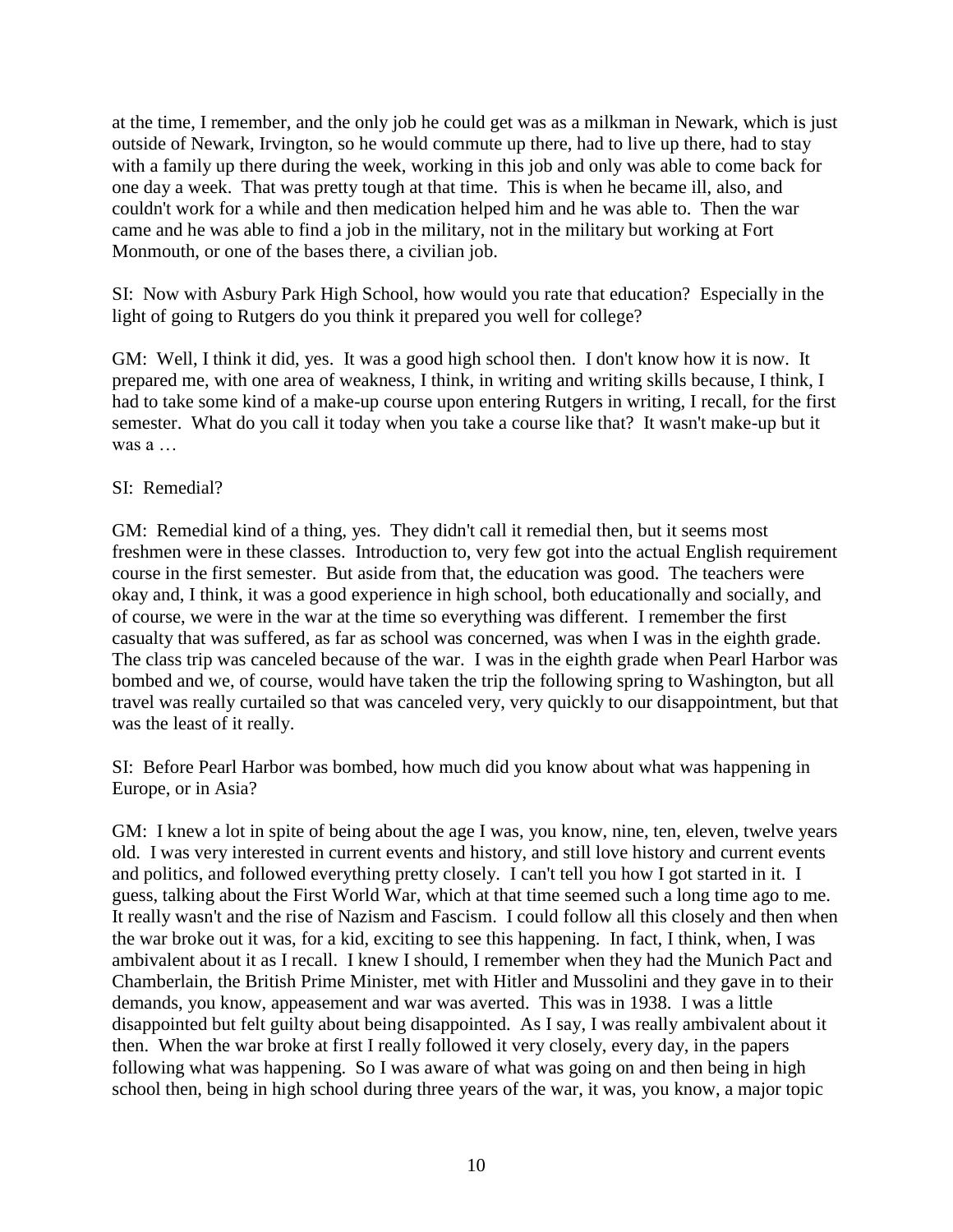of conversation. The graduates going off and serving. You know, someone who graduated '42, '43, '44, went into the Army right away and hearing about what's happening to them, and so forth, people that, guys that we had, that we had met who were older than us, and so forth, very interesting times.

DG: What was your reaction to Pearl Harbor when you found out?

GM: Shocked, couldn't believe it. I remember I was in the movies that day, that afternoon, Sunday afternoon. They're behind us in time, aren't they, the farther west you go? At any rate I was in the movies in the afternoon which would have been I guess around two to four o'clock or something, so I knew nothing about it. But I remember the picture I saw which was called *A Yank in the RAF* and I went to the movies right there at Bradley Beach. I don't think I went myself, must have gone with a friend, or something, and came home to hear the news about what happened. It was really quite a shock to me. It was such a surprise, because I didn't know that we were that close. I knew that negotiations were going on in Washington. I was aware of that, but the main area of warfare was Europe and I thought if we were going to get in the war it was going to be with Germany right away, so that was a surprise to me, that it was Japan that had attacked us. They were pretty exciting days then, following that. Never, never really knew how serious things were in spite of my following what was happening. I can remember in 1940 when France fell which was unexpected. Everyone expected, even me, as a kid, that, "Well, it's going to be like World War I; they're going to settle down and fight. Eventually, the Allies will win and that will be it." But when France was overrun even my mother was in shock. I knew it must be serious then if my mother who was not too political [was shocked], but I can remember her shock and chagrined when that happened and my grandfather was really, really upset by all of the early days of the war and, of course, of the persecution of the Jews in Europe by the Nazis. I remember him being upset to the point of I think he became an atheist, not formally or officially, I mean, he still was a member of the Temple in Asbury Park but he just was losing his faith. He couldn't believe it was happening.

SI: So, I guess, within your family you were very aware of what the Nazis were doing?

GM: Yes, well, we knew that they were persecuting. No one knew, really, until toward the end of and after the war about the holocaust that had taken place, although word had gotten out, but it wasn't public. Word had gotten out from, as we now know, some who had escaped and there is an underground and word did get out to the political leaders and so there was awareness on their part, but, the general public didn't know about this until after the war, as far as I know.

SI: To step back before the war. What was your neighborhood like in Bradley Beach? Did it have any specific ethnic identity, or was it tied to specific industries, or what not?

GM: No industry other than being a resort. There were a couple of factories, not in Bradley, but in Neptune, which is adjacent to Bradley Beach, just on, you're aware of the area?

SI: I grew up in Hazlet, which is by Matawan.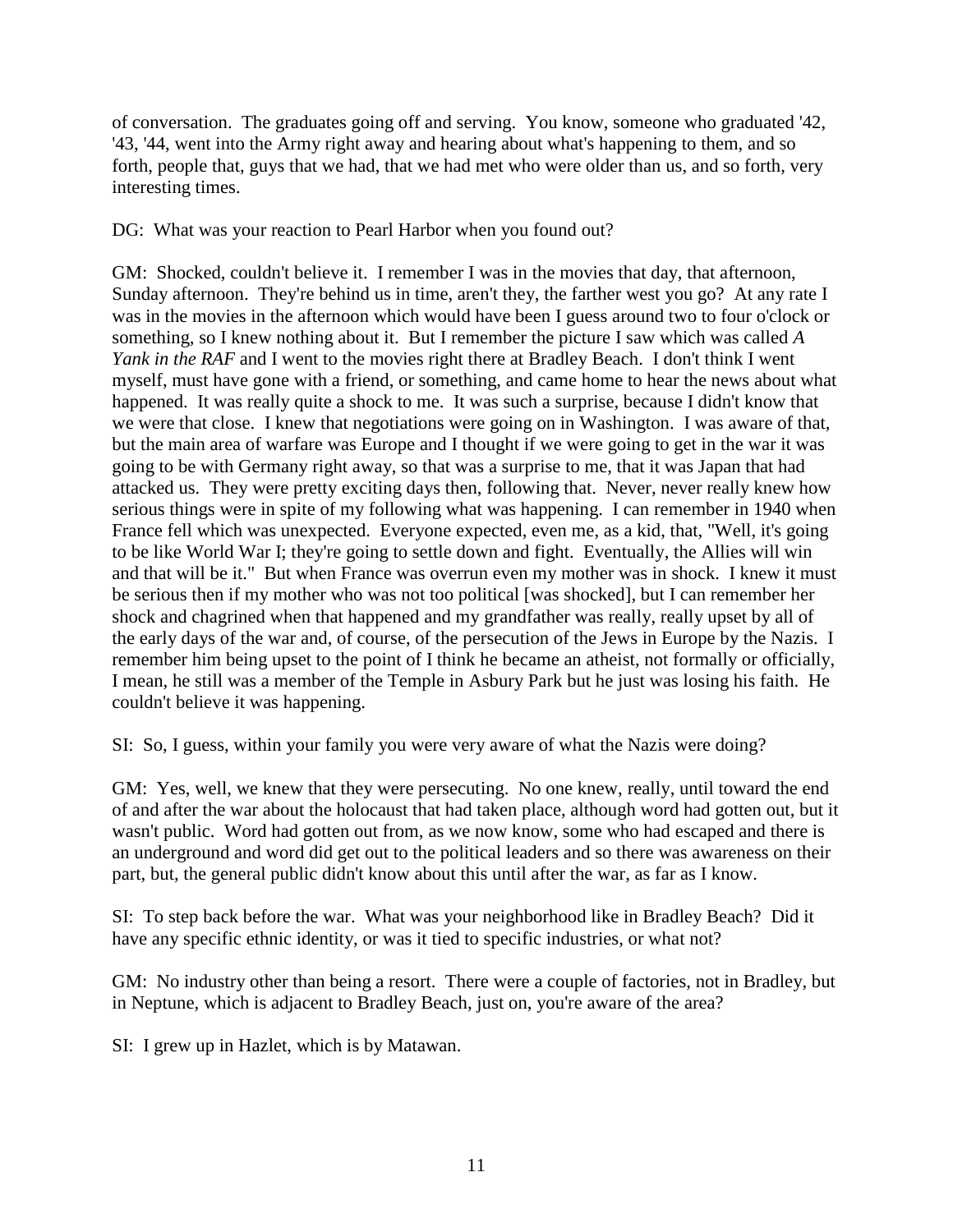GM: Yes, right, okay, sure. Yes, there were a couple of factories there. I never knew what was manufactured in them because they were closed. I think they were vacant through the Depression. The large factories standing there empty, just on the other side of the tracks that divided Bradley Beach from Neptune Township. So, there was no real industry there. It was just a resort, that was the main industry. So many people, you know, counted on that bringing money into the region with people coming down there for the beach in the summer, which continued all during the war, and that didn't stop in spite of oil being washed up on the beaches from tankers being torpedoed off the coast, which happened constantly. We'd get home from the beach with the bottoms of our feet black from oil, you couldn't avoid it and they had people trying to clean up the beach but then they couldn't do it really, totally. I can remember the first summer of the war they had, actually, had soldiers with rifles, helmets, walking on the beaches. I felt so sorry for these guys in that heat. They were wearing, … I think they were winter uniforms, they had on khakis. It was ridiculous, these woolen outfits. I don't know why they had them patrolling the beaches. I think that was really in the beginning, I guess, when they were very concerned about security, and so forth. Yes, I was down there a lot because my first job was as an umbrella boy on the beach in Bradley Beach so, I was on the beach everyday and then when I got older working on the boardwalk in Asbury Park.

SI: What about those first few days after Pearl Harbor? There was a lot of panic all over the country but the coasts were particularly fearful of either an invasion or something …

GM: There was a lot of excitement and panic and I can remember radio reports coming in that Japanese planes were sighted on their way to Chicago. A lot of crazy stuff like that was going on. These rumors were going around … I remember riding back and forth on my bicycle to go down to the boardwalk during recess time, I guess. Well, during lunchtime, I'd ride down to the boardwalk just to see what was happening in the ocean; if there was anything out there, but it was pretty quiet. Actually, I do recall, during the days immediately following Pearl Harbor there were a lot of planes, warplanes, flying over on patrol, all along the coast and that didn't continue throughout the war but the blimps did, who were good for anti-submarine warfare. We'd see them along the coast. They were small; they weren't the large Zeppelins like the *Hindenburg* was, that I remember seeing as a kid passing over. You remember the *Hindenburg* and the crash down there in South Jersey in Lakehurst? You don't remember because this is before the war. Yes, it just brought back the memory of *Hindenburg* and that disaster which occurred during the mid 1930s.

---------------------------------------END TAPE ONE, SIDE ONE-----------------------------------------

GM: … *Morro Castle* [September 18, 1934] that put Asbury on the map, just in time after Labor Day when everything goes. When people leave this is when this happened and then, I think, it was on a Labor Day weekend, and here this big ship comes in almost crashes into the convention hall and tides turned it around and there it is, beached, a terrific tourist attraction for September and October and November until they towed it away.

SI: So did you go out and see …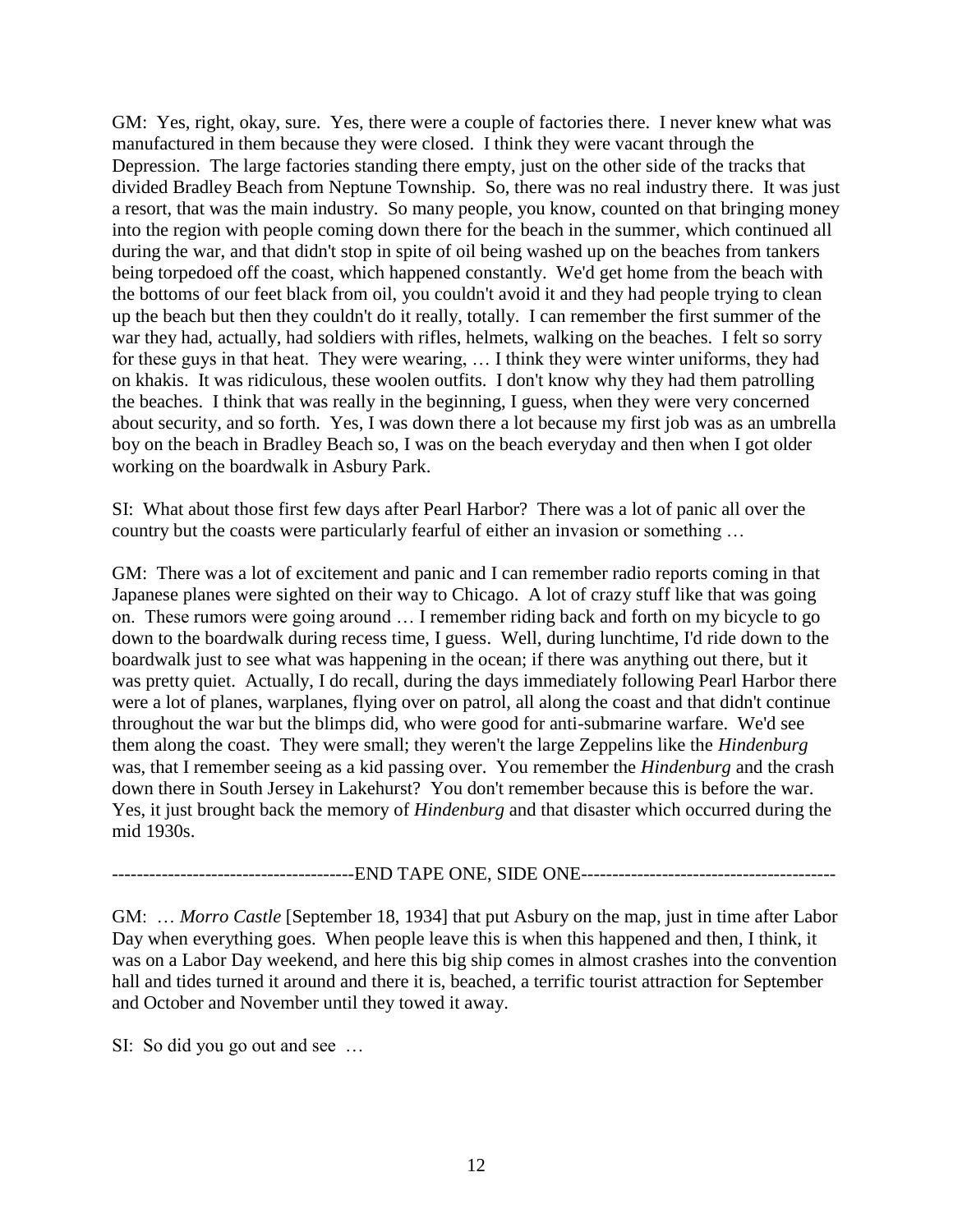GM: Oh, yes, sure, sure, I went down there. It was big, in fact, we saw it burning when the news came on. I remember it was a day just like today, you know, only it was drizzly and raining in September and we got the car and drove along the ocean highway, the ocean road there and you can see the ship burning out there. Planes flying around over it, doing what they could do taking pictures of it, I guess, and then listening on the radio to survivors being interviewed when they were being brought in by the Coast Guard to different towns along the shore. That was something.

SI: We interviewed somebody who was on the *Morro Castle* …

GM: Oh, really?

SI: I didn't do the interview but my boss did and he talked a lot about the controversy on what really happened. Did you hear about that at all?

GM: Well, there was controversy about that. Controversy about the *Hindenburg,* too. *Morro Castle* controversy, I'm not clear on what that might have been, what started the fire?

SI: Whether it was an accident or sabotaged …

GM: Yes. I don't know why it would have been sabotaged. Maybe the person was confusing it with the burning of the *Normandie* during the war.

SI: The possibility of arson …

GM: Yes, arson possibly, yes, that was uncertain but there was the question of whether the *Normandie*'s burning and capsizing in port here was sabotage or whether that was an accident. They were refitting it to become a troop ship. That was a big thing at that time. But the *Morro Castle,* I don't recall any major controversy about it. Probably an accident of some kind, a bad, bad one.

SI: So it sounds like you were very aware of U-boat activities off the shore?

GM: Oh, yes, definitely, definitely. We would, if we thought of it, and we did from time to time, we'd say, "My God, there are Germans actually not too many miles away." Actually, the enemy is out there close and, of course, the boardwalk, they didn't want to have all the lights on, on the boardwalk because that would then, a ship could be silhouetted in the water for a nighttime attack. So, I remember they put up these canvas, I guess, it was canvas, all along the boardwalk to block the lights. All during the war they had that up so that if you were on the beachside it was dark, no lights there, but there would still be some kind of a light that's shining above the canvas but that's the best that they can do. I remember during the war, too, that there were civilians, like my father, who was like an air raid warden. We had practices in the home where we pulled the shades down, you know, and there was an alarm that would sound, an air raid alarm would sound, as if there was going to be an air raid. I always felt, you know, as a kid, "How can they get over here? They can't fly that far," you know, with the planes that they had at that time, so I always wondered, but it was, again, precaution, precautionary.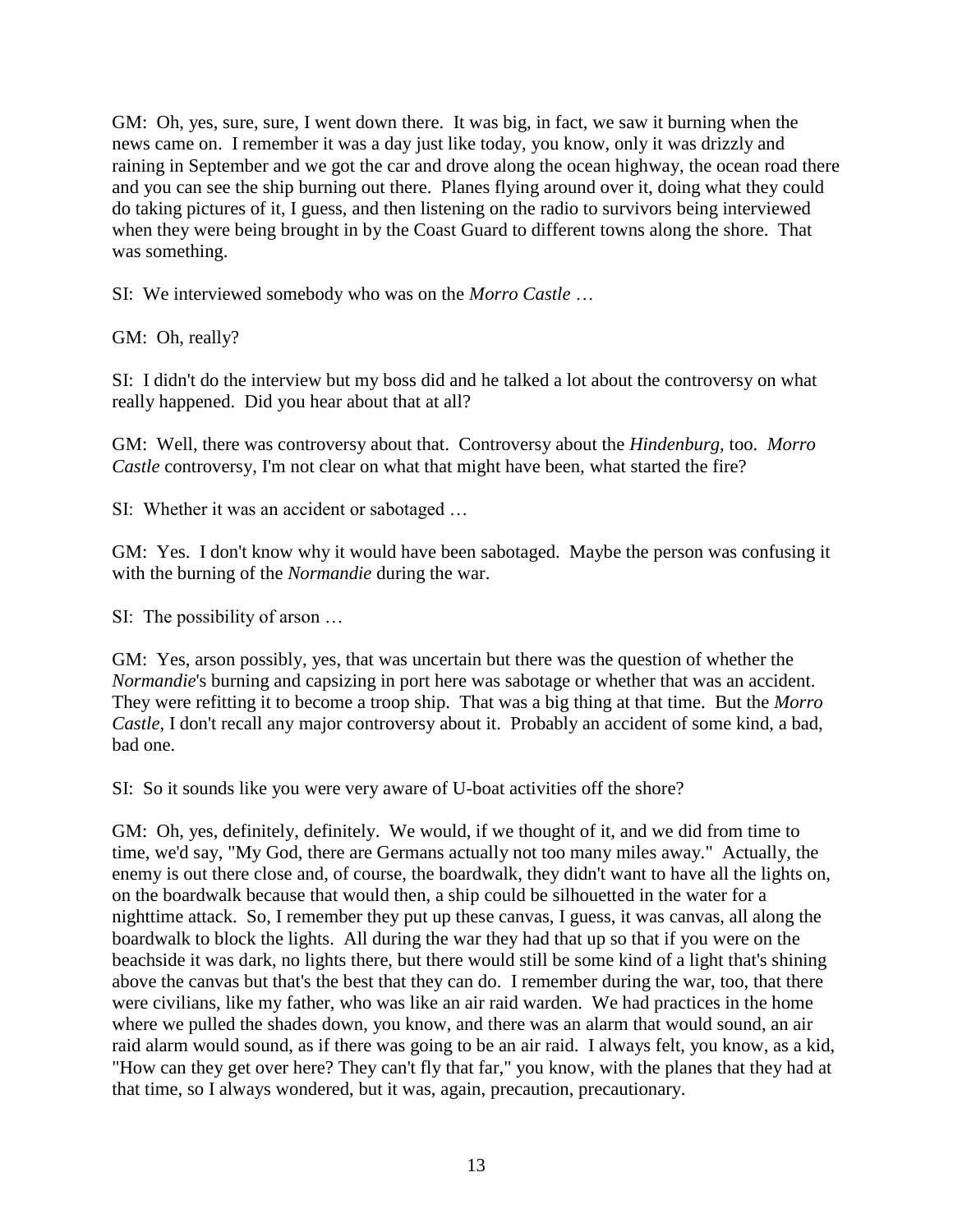SI: Did you have to paint the headlights; I mean, did you have to paint it half black?

GM: Yes, I think they were. Right, you're right, the headlights on the cars; the top half I guess were, again, to prevent a halo light effect … Preventing ships from being silhouetted in that light from the shore at a distance.

SI: Do you remember any rumors about Germans saboteurs or agents coming ashore?

GM: They weren't rumors. It actually did happen. At one time in New Jersey, or Long Island, you may not be aware, yes there was that sort of thing. In fact, I was in the Boy Scouts and we had a mobilization day to prepare for a lot of things. This is just before we got in the war. It was interesting. I remember it was in November 1941, we had this mobilization day where we would, our job was to, I don't know, take messages and go down to the boardwalk area. I mean it was just crazy. I don't know what, we're running around doing different things and [I don't] recall all the things that we did except that they set us in the gymnasium of the Methodist Church in Bradley Beach, had baked beans and, after being outdoors all day, I can remember how great they tasted. A bowl of the baked beans was our food supply. But, they had people masquerading as Germans coming ashore on the beach, thinking that's how they were going to attack us, if they were going to invade us. I mean, here they were unsuccessful in invading England, just across the English Channel yet they were going to cross the Atlantic Ocean and invade the Jersey Shore. So, even then it seemed to be a little farfetched to me even though a kid but, again, it was preparation for something that fortunately never happened.

SI: I would imagine you probably watched movies a lot as a child.

GM: Yes, going to the movies was my favorite past time, right.

SI: Do you remember any movies about World War I or about World War II that kind of shaped your idea of what the war would be like?

GM: Yes, yes definitely, a couple of World War I movies stand out, *Sergeant York*, Gary Cooper and *The Fighting 69th* with James Cagney and I don't know whether you recall or you know the names of those actors, know of them? Yes, those were two of the more outstanding ones and then there were pictures like *This Is The Army* there with Irving Berlin, which was the show originally, which, again, all this built up morale for the war, you know, prepare it for the war. *Dawn Patrol* is another one, with Errol Flynn, World War I picture. Hollywood's role in preparing us all for what lie ahead. A variety of pictures, *Abbot And Costello In The Army,* you know, making it seem like it was really a lot of fun and others. Well, pretty good ones and not so good ones, but, there was a flood of pictures during the war but the ones I just mentioned were really the more outstanding ones.

SI: Did you notice through movies or other forms of media that the government was trying to get you in a certain mindset towards the Germans and the Japanese?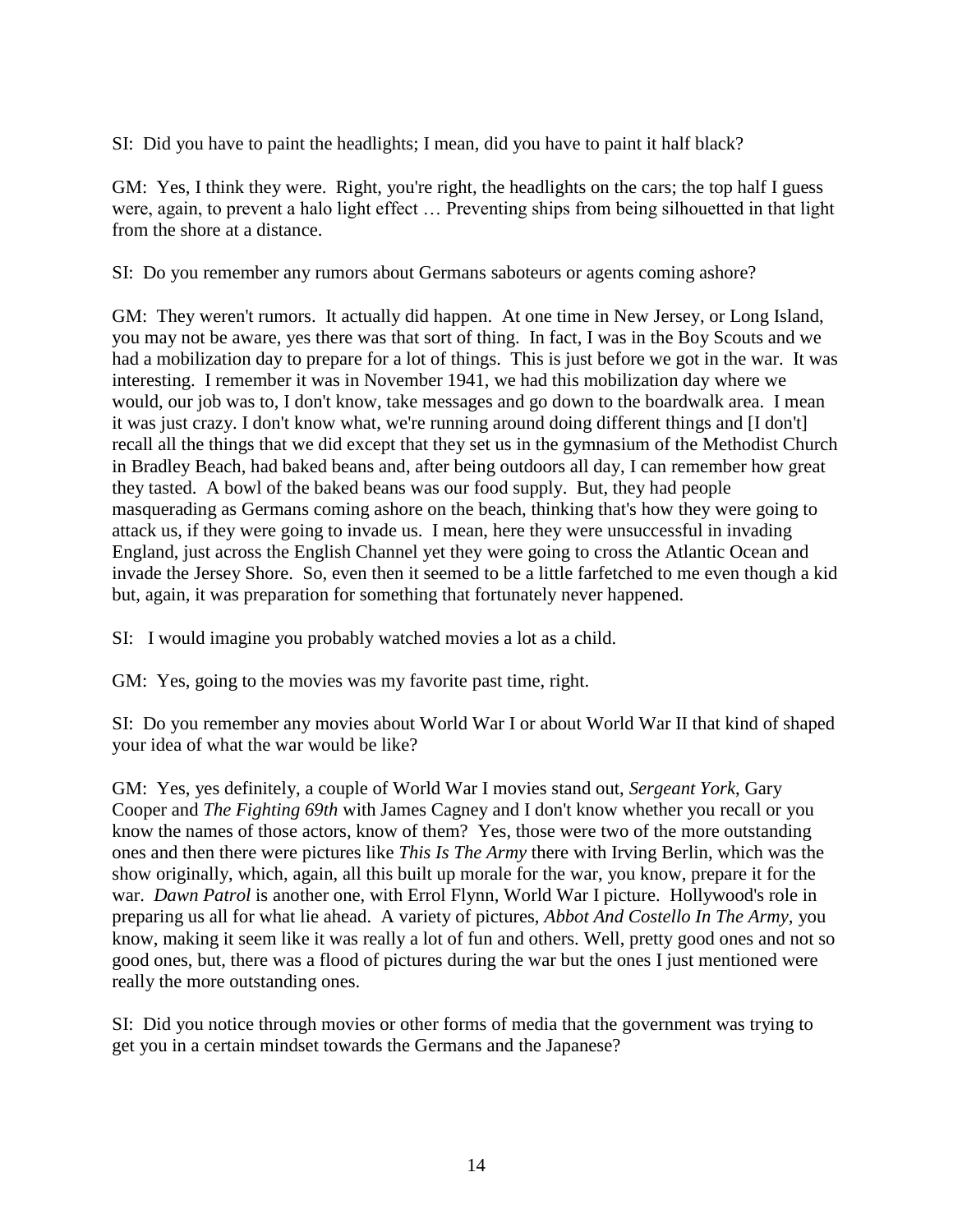GM: Oh, definitely. Oh, yes. There's no question about it. The Germans and the Japanese were the enemy and they were beneath contempt. So, there was a strong anti-German, anti-Japanese, not so much anti-Italian feeling, especially, when they dropped out of the war around September of '43. I think it was about halfway through and they became one who was called a "cobelligerent," which is interesting. But, we weren't even aware at the time about the amount of German and Italian prisoners that was brought over to the United States. I only began to read about this and see it on the History Channel. How they intermingled with the civilian population out West and that many of them had American girlfriends and married, brought them to Italy, and then they came back and lived here. It was interesting. It was more of the Italian prisoners than the Germans. Germans tried to escape. The Italians were happy to be here and not escape to go back to fight again. They didn't care to do that. I can't blame them for it.

SI: I remember my grandmother, who lived in Matawan at that time was talking about how there were Italians POWs nearby and on Sunday they would just let them go to join the Italian community and have dinner and come back.

GM: That's right. Isn't that amazing, the prisoners of war? That's news to me. I wasn't even aware that they were that close. They had Italian prisoners.

SI: I think they were working on tomato farms in Monmouth County.

GM: Yes, yes, they could have. I could see that, sure. Interesting.

SI: Do you recall, before the war, if the German American *Bund* was very big in the area?

GM: Yes, I wasn't too aware of that, although, I've read a couple of books, even then, when I was in grammar school about the *Bund* and other kinds of organizations that we had here that were kind of fascist oriented and they were Silver Shirts an organization known like that and this book was a big expose about them. I was the only person who read about these things. In school there were people who didn't seem to know too much about them where we were, I mean, they were active in different parts of the country. The *Bund* was active in North Jersey, in areas where I ended up living for a while, in Montvale, in that area.

SI: Do you remember anybody expressing any pro-German and pro-Italian sympathies before the war, or pro-Hitler and or pro-Mussolini?

GM: No, I don't recall knowing anyone really who was a, we were pretty much sympathetic toward the English. Certainly, I can remember, you know, after France fell collecting aluminum pots and pans for England.

SI: Bundles for Britain?

GM: Bundles for Britain, right, right. Was anybody in correspondence with anybody in England, that sort of thing? No, we were very, very pro-England, pro-Allies. I think going back to, you know, World War I; Germany was the enemy then. So Germany, again, became the enemy, a more vicious enemy even than World War I. I find myself looking, even last night, I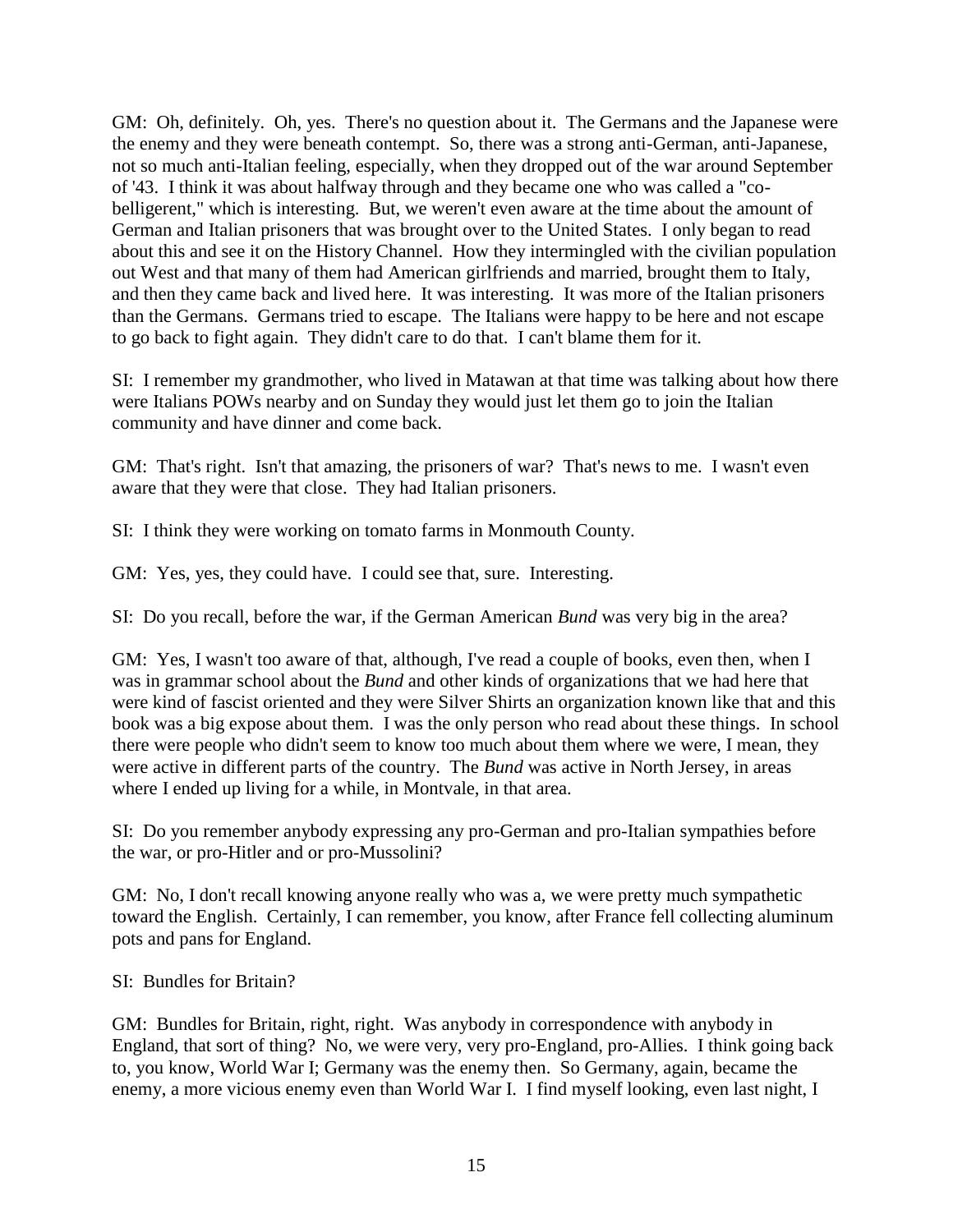found myself looking at a program on the History Channel about Hitler Youth, learning things about it. I wasn't aware of how they were indoctrinated and how they, toward the end of the war, at the ages of fourteen, fifteen, and sixteen, were fighting.

SI: How long were you in the Scouts?

GM: Well, let's see, when did I get into the scouts? Seventh grade or sixth grade...? There were no Cub Scouts. I don't remember being a Cub Scout. I was a regular Boy Scout, I guess, until high school. It wasn't too active, the group there. It was the thing to do for a while and, I think, I probably kind of phased out once I started going to high school and got more involved in the activities there and, I think, the Scoutmaster left, or something, and the troop kind of disintegrated, Troop 38 in Bradley Beach.

SI: I imagine the war must have had quite an impact on the tourist industry in Bradley Beach.

GM: Well, yes and no. Families still came down. I mean, you didn't have guys, a lot of young guys, they were all in the service. But people still came down to the Shore with families and children, so, it was pretty active, pretty busy even during the war years. They … either came down by train, which was a short ride, or came down by car managing to get gas and gas was rationed, so, people would save up for it and come on down and stay there. People would stay there for longer periods. They wouldn't go back and forth in a day like they do; there was no Garden State Parkway, you know, it was traveling on the state highways going in and out of town, so, it was a much longer drive. So, people tended to rent a home for the summer, or for a month, or something like that. Families would stay down and the wage earner, the father, would stay either in New York or Newark, wherever they lived, and stay during the week and come down on weekends to join them. Some of them commuted during the summer.

SI: You mentioned that a lot of people from your high school, and all the people from your neighborhood went off to the military, so it was a very marked absence.

GM: Yes, well, they weren't there. Certainly, I can recall, although I'm not aware of casualties, and so forth, so much in Bradley, Asbury Park, but, once in a while, you'll hear about somebody. I'm thinking now, I can remember, a young guy who went into, I guess he maybe, might have been the Class of '42 or '43 and he went into the, he was in the Naval Air Corps, and I remember his cousin, with whom I was friendly, she was very upset, came to school very upset, when he was killed in the Pacific. Beyond that there were others, naturally, that I didn't know. There was another one from Bradley Beach, just a few blocks from me, a large family, and one of their sons, was missing in action in December 1944 when the Battle of the Bulge started. He was among those overrun by the Germans in their surprise offensive at that time and is missing in action to this day. I mean, he was killed, I'm sure. So those are the two I think that I can recall, that come back to me.

SI: Did you correspond with anyone who was in the military?

GM: No, I didn't. But, there is someone else that I did meet, that I got to know briefly, and I have thought of him. This must have been early 1944, I say March of '44. [He was] a nephew of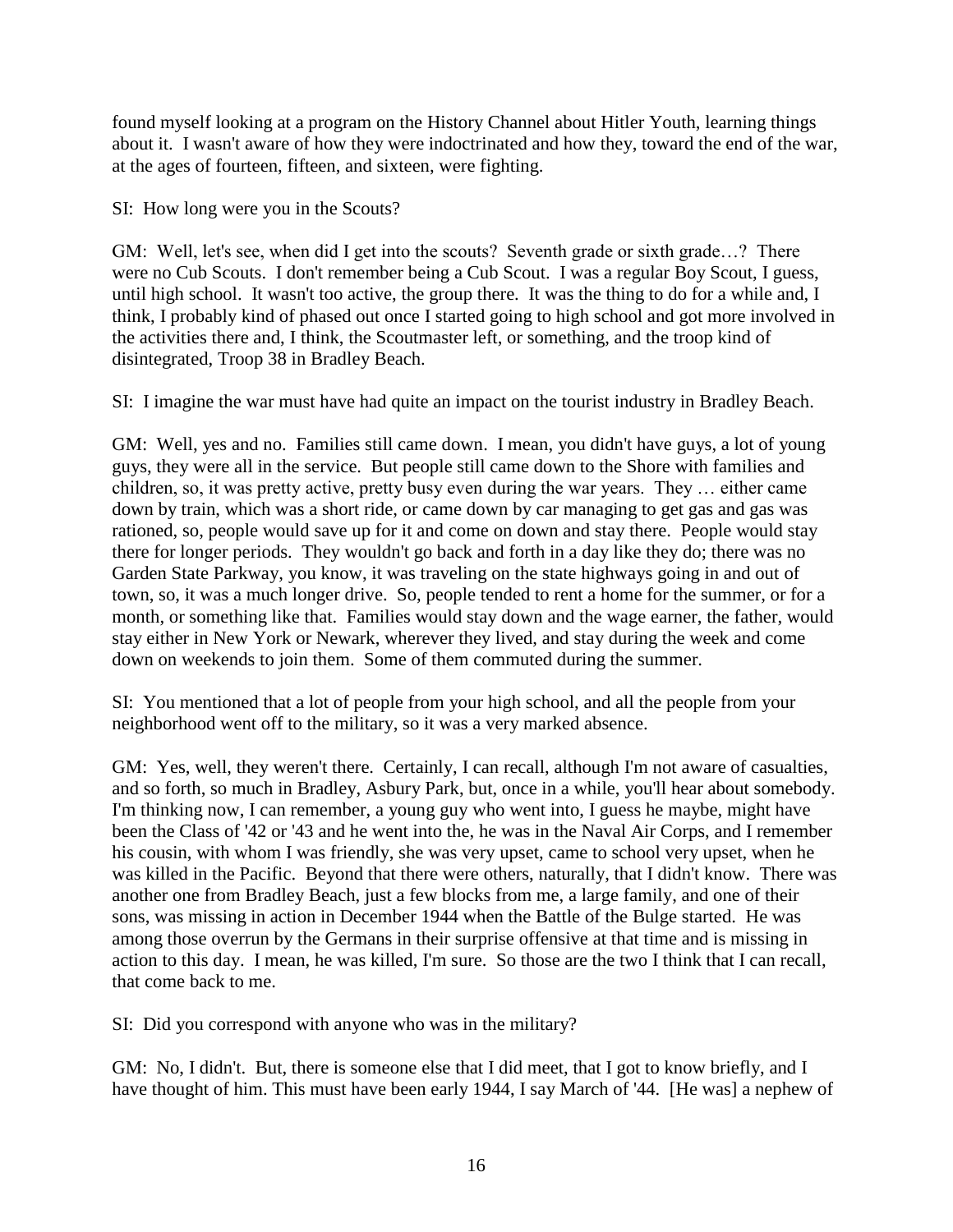one of my mother's good friends in Bradley Beach. He was from Chicago. He was, I guess, after he got his basic training, transferred to the East Coast for going overseas and I can remember this guy to this day. I spent some time with him. I showed him around. Took him into Asbury. He was eighteen years old. He [was a] tall guy, but, a kid, you know, eighteen years old. Just, you know, you're not much older than he is. But he went off and he shipped out to Europe and then during the summer I can remember his aunt coming in, saying to my mother the guy was killed in Normandy. That I recall. That kind of brought it home to me because I got to know him personally and well. Then a cousin of mine who was just a few years older than me, but, was dating different soldiers, and so forth, and I can recall what happened to some of them that she dated. We found out one was killed in North Africa, another one was killed in Europe and how upset she was about this, guys that she knew. I met one of them, I remember, during the summer he came down to Bradley.

#### SI: Was Bradley Beach a place where you could find a lot of GIs and sailors from local posts?

GM: Well, yes. The area was that, yes, they were at Fort Monmouth, of course, that's a big installation and Dix was a basic training place, farther south. What there was also during the war, stationed in Asbury Park, was the British Navy. I don't know whether you're aware of that. For a couple of years during the war they were there and stayed in the Berkeley Carteret Hotel and there was another hotel, I forget the name of it, which has since been torn down, a long time ago. But, they took over these two big resort hotels for R&R, rest and relaxation, and they really took over the place. Girls were dating them left and right and we were kind of making fun of the girls, you know, but, they were there. I can just see them now in the boardwalk, in the summer time, all these British sailors. But, before that, an interesting story, I met a person recently who was in what they called then the V-12 program, I think, for the Navy. They also stayed in Asbury Park. I think it was before the British came in there, they had the V-12 guys there and I'm not quite sure, these were guys who were in a specialized program where the Navy was training them for certain things. Whether it was just a holding situation for them in Asbury or whether their training took place in Asbury to some extent, I'm not sure. I met somebody who was in that program just by accident, we started talking about it. I met him on a trip out West recently and he says, "You know, I was in that V-12 program. I know Asbury Park. I was sent there after my training in Upstate New York. They didn't know what to do with me so they sent me down to Asbury Park there for a couple of months there in this program, and then I was sent to the Pacific," or something, when they found a spot for him. But, yes, I can remember these guys. They used our school facilities for physical activities, you know, for running on the track and they're doing other things, working out, doing these things in the high school grounds. Yes, these were all guys who were like in their early twenties and for the most part, had some college and maybe were getting into certain specialized programs… Speaking of sports, and so forth, were you aware that the Giants and the Yankees trained at the Shore and had their spring training? Yes, yes, it came back to me when I was visiting a friend a couple of weeks ago down in Bricktown and we went to Ocean County Park and we both remembered the Giants trained there, for about, like in the spring of '42, '43, '44, maybe even '45, because travel was restricted and they couldn't go elsewhere, so, they would come down here and the Yankees trained in Asbury Park using our high school grounds as their training facility. So what a big [thing it was] for us to see the Yankee ballplayers out there, such as they were in those days, the older guys and the guys who were 4-F, unfit for military service, but, they could play baseball. Apparently, the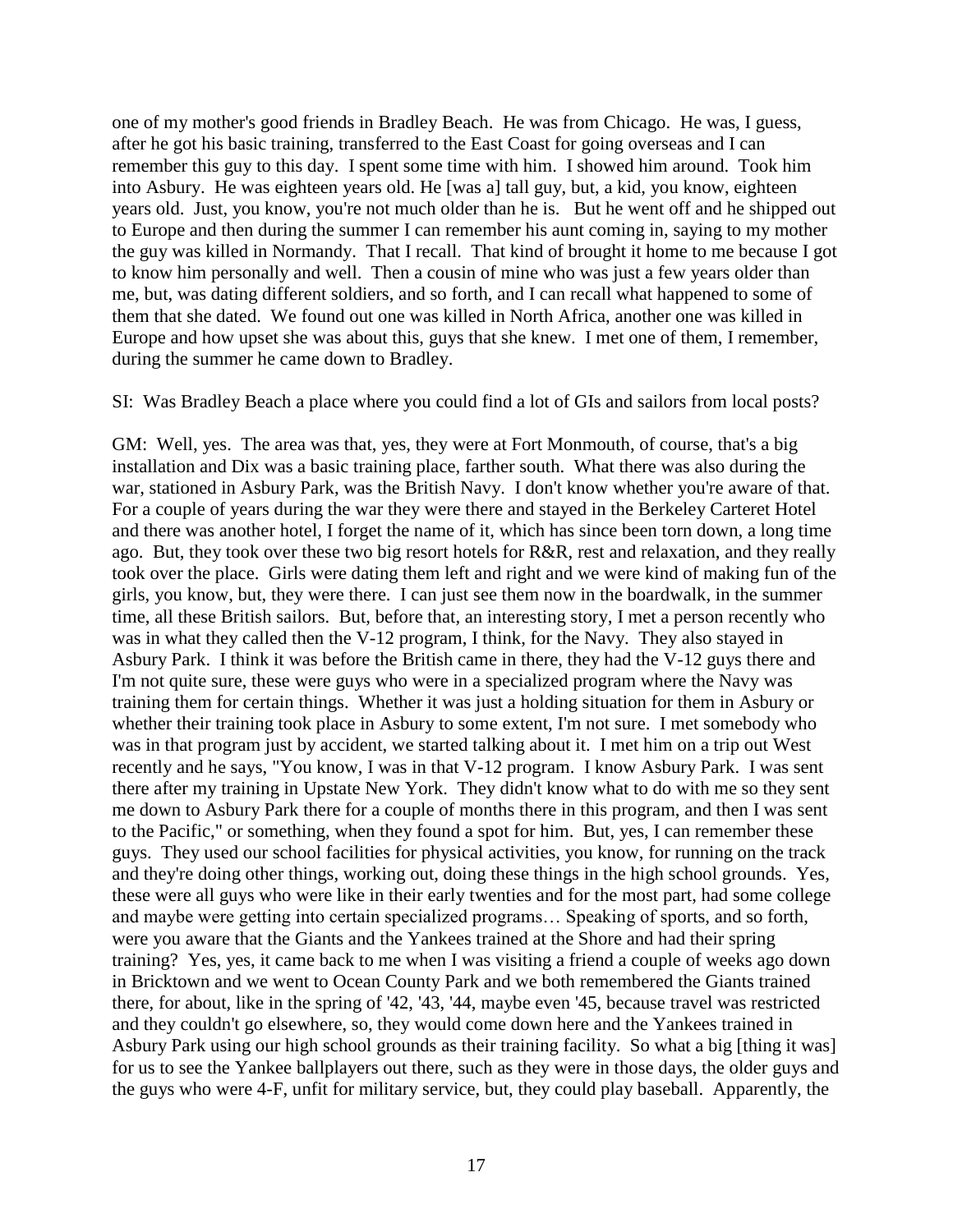decision was made to continue major league baseball to keep the home front morale up, you know, one of those things to do that. But, they trained there. In fact, one of the great catchers of the Yankees, who was on the team at the time, Bill Dickey, I don't know whether you know that name or not? He was the one who handed out the varsity letters in the ceremony in the high school auditorium, I can recall that well. I was just talking with this friend of mine who lived down in Bricktown; we're trying to remember the names of the Yankee players at that time. We even came up with about four or five names that we remembered who were on the team at that time.

SI: Could you tell things were being affected by the war? What you just said reminded me that during the war the Steelers and the Eagles joined and became the Steegles.

GM: Right, you're right, yes, you're right, that's what happened.

SI: Could you see things buckling under the pressure of the war?

GM: Well, not personally. Yes, there were various restrictions, certainly. Not terrible things going on, you know, a can of gasoline, sugar, I think that possibly, coal. I remember we had a coal furnace in the home, as most people did, and we had to get, I think I was sick or something, we didn't have enough coal, the house was getting cold, and my mother had to get a special dispensation to get extra coal to heat the house, to be warm enough for me, I think, and it must have been during the war. I don't think there were any restrictions during the '30s, I mean, during the Depression. Those things were available. I don't recall any great deprivations during the war. I mean, you know, here we were lucky. You know, we weren't in any way, shape or form, you know, subjected to the fighting and the destruction that occurred in Europe and Asia during the war. We still had the oceans protecting us then. Which is something it seems that we've lost since then. Food was available. I really don't recall any great restrictions. We didn't go hungry; we ate as pretty much as we always did. There may have been shortages here and there, different things had to have been then, you know, with the war was going, but I don't recall being deprived in any way, you know.

SI: Do you know if people from Bradley Beach or if there are any local war industries a lot of people entered?

GM: Well, yes. Not industries, as such, but, a lot of people came down to the Shore and to Bradley, Belmar, who had jobs either in Fort Monmouth or in various labs, extensions of Fort Monmouth in different places. There were labs out west of Belmar, I remember, where people were employed. A lot of people from the city, who had the engineering and the scientific training, came down at that time to live in the Shore and, I think, continued living there after the war. I remember a family across the street from us in Bradley Beach. I think he came down with his family and he was employed at Fort Monmouth and later he got involved in the atomic bomb testing in the Pacific. Every once in a while he would disappear. He was gone for maybe a month because he went to the Pacific when they had the different testing. This is after the war, in the late '40s and early '50s when that kind of thing was still going on, but, they used those labs. I know the first signal to hit the moon was from one of those labs out there near Belmar. Did it become a Bell Lab? It wasn't known as a Bell Lab, they were federal laboratories out there.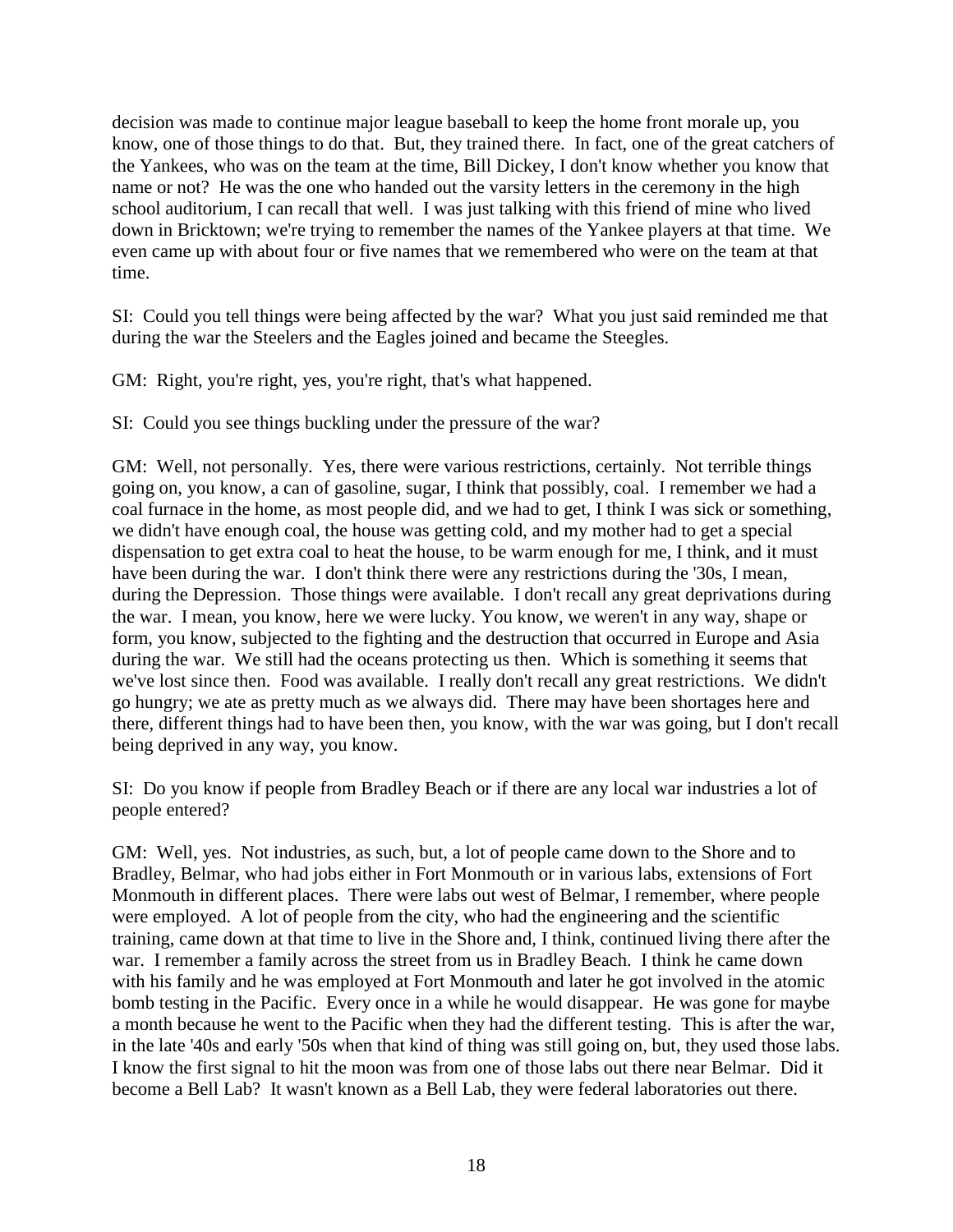### SI: Signal Corps labs?

GM: Signal Corps lab, I think, yes. Well, my father worked in the Fort Monmouth, too. I mentioned before he got employment there.

SI: Did he ever talk about what he did?

GM: No. He wasn't involved in any confidential work, or anything like that. His job there was in security, really. Going around the base making sure that everything is okay.

SI: What did your family think about Franklin Roosevelt?

GM: Oh, very much for him, yes. I know everyone was very pro-Roosevelt, even before the war. I don't recall anyone here among my friends who was during the elections, I can remember the election, not so much of 1936, I was kind of young then, but, I remember the election of 1940 particularly. Wendell Willkie was the [other candidate] and then in 1944 when Dewey was the candidate against him. He was quite popular as president, at least among people I know.

SI: Do you remember when he died?

GM: Oh, yes, very much so, yes, yes. I can remember where my close friends were running over to the house late in the day, really shocked, and bewildered, and almost frightened. "What are we going to do?" Because he was the only president that we knew. He was elected in 1933, he became President, right? Election was in '32, so we were only four or five years old then. He is the only president that we knew growing up during all those years and so he died in '45 and so my friend was really troubled and I had to calm him down. I said, "It'll be okay, it'll be okay, Harry Truman will be President, he'll be all right. He's the president and will continue, we're winning the war." This was in April of '45, so there was no, shouldn't have been any fear about everything is going to be reversed, that was not going to happen, but I can remember how surprised I was that he was so upset. I was saddened by it but I knew, you know, it wouldn't make any difference as far as the progress of the war was concerned. I felt that.

SI: Most people we talked to on the home front kind of remember always thinking, "We're going to win the war." Was there any wavering?

GM: Any doubt about it?

SI: Yes, or, maybe, "We were not doing so well right now."

GM: Well, we knew we weren't doing too well in the early stages of the war but we felt it was just a matter of time. I think we really were surprised by how successful the Japanese were earlier. We had, you know, we felt, I think, after the bombing of Pearl Harbor we thought, "Ah, we're going to knock them off. In a couple of months it will be over," not realizing how tough it was going to be. So, that was kind of a surprise to us that it was continuing. In fact, I can even remember once mentioning to my mother, this was late in the war, maybe about 1944 or so, I can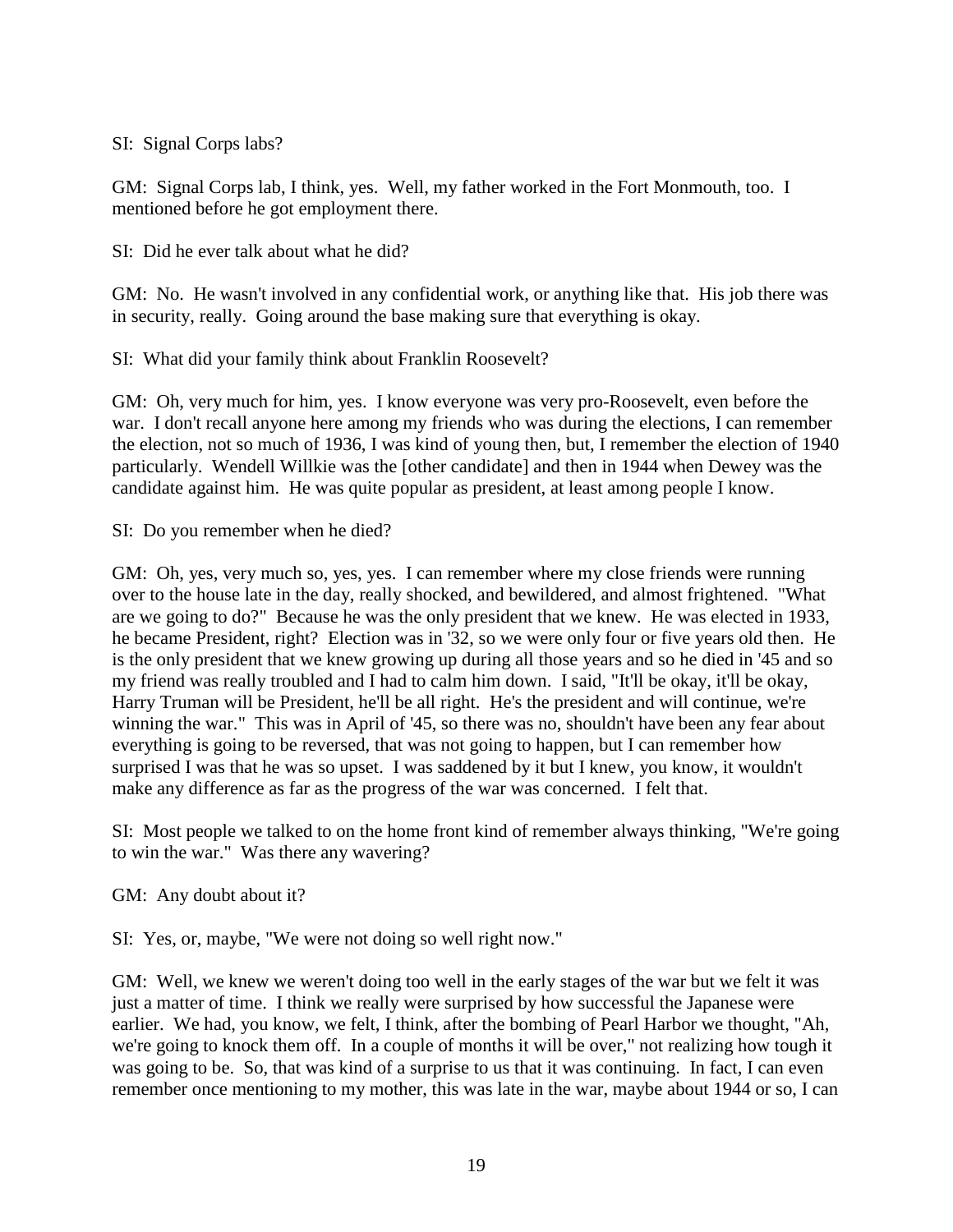recall having a conversation with her. I guess, I was getting war weary. I'm really getting tired of everyday, you know, because I was reading about it. I was really immersed in it and I must have been reacting against it, wishing for some kind of normalcy to return other than war. You know, to think and do something other than what's happening around the world and the war and expressing that to her and she said, "It will be over soon. Don't worry, you know, it's going to end." But I don't remember any fear of not winning. It was just a matter of time.

SI: Are there any moments that stand out, like the invasion of Normandy?

GM: Oh, yes, sure, and the various battles, and so forth, in North Africa and then Sicily, and then Italy, prior to the invasion at Normandy, yes. Again, casualty reports coming in and being kind of really shocked by that. Particularly, I think, the first real casualty reports coming in from the fighting in Tunisia, for a while when we didn't do so well initially. This was our first combat for American troops and then, again, in Italy, landing on some of the beaches there, too. I think it was Salerno. There was one in Anzio and so forth. There were a lot of casualties. At least, they were made known to us for the first time. That was upsetting, certainly, to hear. … There was a big question whether, I remember, whether the picture should be shown of American casualties in *Life Magazine*. If I remember, the first picture had occurred in the fighting, I think, in New Guinea. That kind of shocked the public to see actual, you know, "Gee, these are Americans, these are our guys, casualties, dead." I recall that being a kind of a shock and being upsetting.

SI: Did you know that what you were seeing was censored, or filtered, or did you just take it at face value?

GM: Well, we weren't too aware of the censorship that occurred. Sure, they had to do some censoring, I think. We weren't aware that we were being, you know, fed the information concerning, particularly, the bombing raids, and so forth, over Germany. We weren't aware of the high cost of those bombing raids in terms of planes shot down, guys lost. We really weren't, at that time too much aware of that the news was slanted to indicate how highly successful they were. We only found out afterwards that places that were bombed were back in activity within, you know, within days or weeks of their bombing, like the oil fields in Romania, and so forth, which was a costly raid. So, I guess, there had to be some kind of protecting the public from knowing everything that was really going on and how bad it was in terms of casualties, to keep the home front morale up.

SI: What do you remember about V-E Day and V-J Day or before that?

GM: Well, I can go back a little bit before that. I mentioned about Normandy, certainly, and the landings there were exciting but I think by then we were, we in some way had been prepared for casualties, you know, and then a little disappointment that it took so what seemingly, it took a long time to break out of Normandy. The fighting continued, June and July, and then suddenly we broke out. They were kind of heady days in August and September with the liberation of France and parts of Belgium, and so forth, and we all thought the war was going to end. Not realizing it was going to go on for another winter and then into the following spring. But, finally when we knew it was just a matter of time at that point, beginning probably by March … March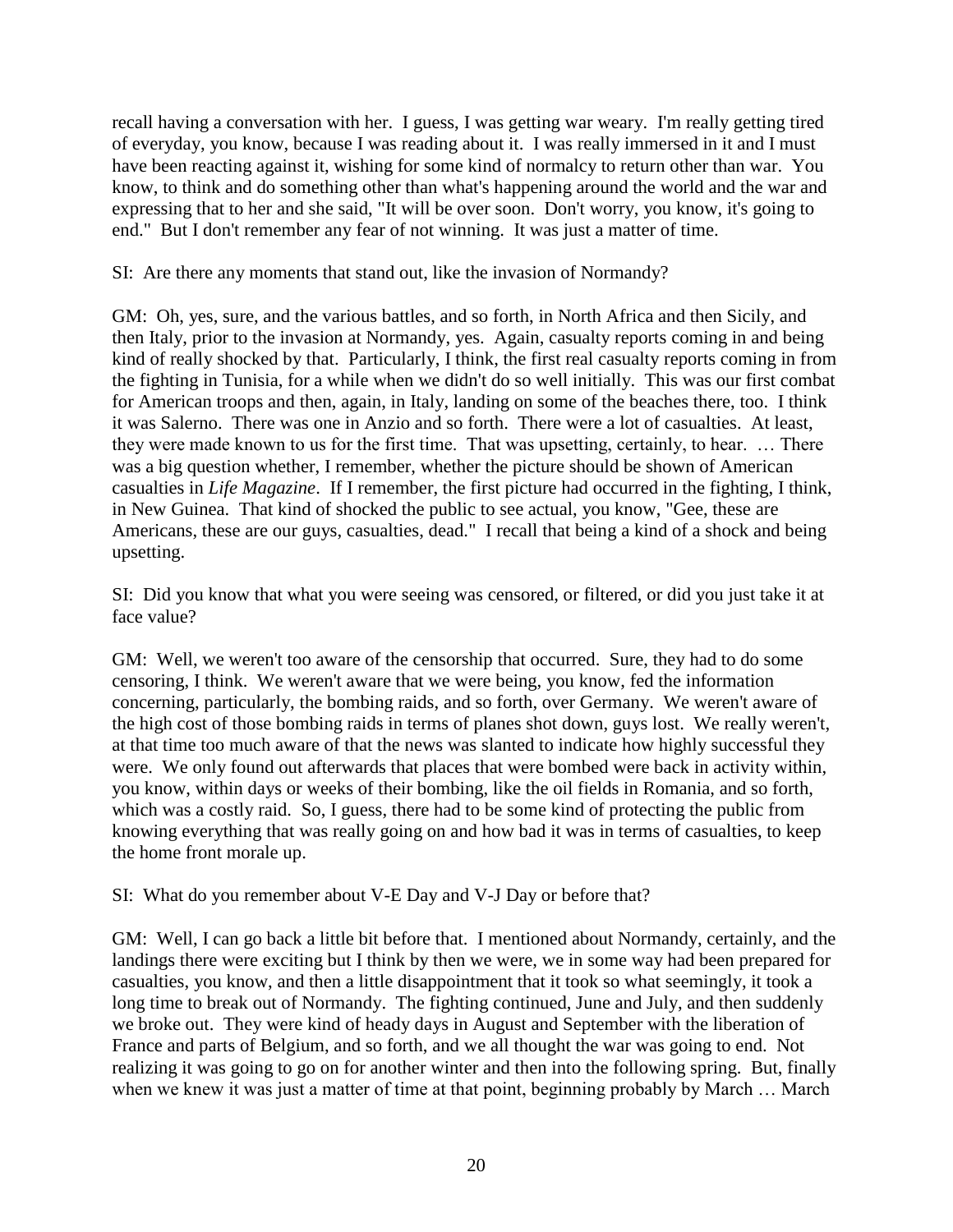of '45 it was just a matter of days, or months, or weeks, before it would end because we were just advancing everywhere. But as far as V-E Day, yes, it was exciting, even along the Shore. I can remember, we must have had these open, double-decker busses, with open tops like they used to have on Fifth Avenue. I think they used them in the summer there, because they were riding up and down with the flags flying and people yelling and then, you know, then on the boardwalk everyone, you know, dancing and running around and so forth. Nothing like Times Square, because we didn't have the population. It wasn't quite the summer yet so it wasn't that crowded there but there was a real happy feeling, kind of tempered by the fact that we still had Japan to defeat, not knowing anything about the atomic bomb at that time, the public didn't know anything about it. When that occurred we were very happy. That was going to end the war; it did end the war. We didn't realize what a horrible bomb that, you know, what it did for us. But at the time we had no misgivings about it, or the bombing raids on Germany. You talk about civilians being killed today, then, there was thousands and thousands of civilians being killed. Whether it was atomic bombs or the traditional bombs, didn't matter, you're dead, you're dead from the explosions. But, we had no [misgivings], at least I didn't, and I'm sure most people felt that way, "give it to them," you know, "They deserved it. They started the war, they did it to us, let's give it back to them and then we'll end the war," and that's how we felt about the atomic bomb. Glad that we had it and they didn't. But, it was pretty horrible for the people who experienced it, no question about it. Maybe, that's still in our psyche here with respect to Iraq and everything that's going on today, you know the fear of that. [Editor's Note: Interview conducted October 26, 2002, shortly before the Second Persian Gulf War]

SI: V-J Day that was the same?

GM: Yes, V-J same thing, right. There we were on the beach celebrating. I recall that, that was, yes, September. Everyone was glad it was over. I could remember my mother saying, "Oh, I am glad it's over, at least you won't have to serve." I was just turning in '45, what was I turning then? Well I wasn't even eighteen; I was just turning seventeen in September of '45, just going into my last year of high school. I knew I would never have to serve in the war because I knew how it was going in the last year or so. I was kind of disappointed. At the same time I really, you know, I didn't want to think it was going to continue and more people being killed just so I could serve in the war. But, you know, when you're young like that, you feel you kind of missed out on something you know the big adventure kind of attitude. It's silly.

SI: Based on what you said earlier it sounds like college was on your radar screen early.

GM: Yes. It was something that was sort of like a given. I was going to go to college, but, there was no thought given as to who is going to be paying for it. My parents couldn't afford it, but, somehow or other I was going to go. So I was saving for it. Of course, tuition was much lower then. It was a fraction of what it is today, you know, but, nor was there any serious planning for it on the part of my family, or the school in terms of teachers and counselors. There was one person in the school in charge of guidance then. There was hardly any guidance program in high schools in those days. There was one person who was a part time counselor; I never met her. Never sat down to talk with her about college or anything. We did it on our own, like we had our own football team. We planned for college, me and my friends, and we decided to go to Rutgers. We visited, we went up, I remember our team was playing, the high school basketball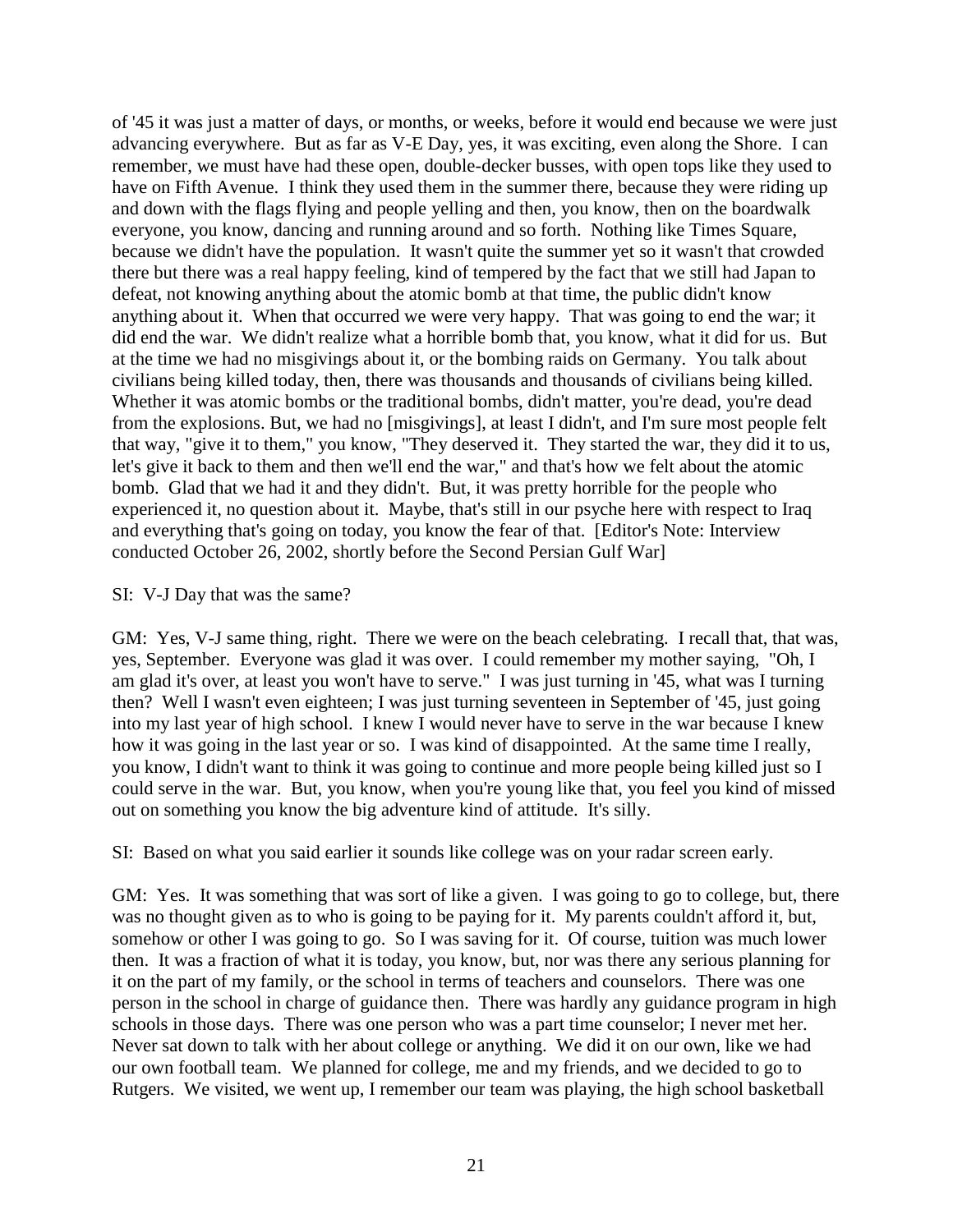team was playing in the tournament and they used the Rutgers gym for the tournament. So we went up there and we looked around the campus. We liked it so, "Let's go here." We applied to other places, too. I remember I was accepted to Penn and NYU only because I had just heard of these schools, or somebody I knew went there, and so I applied to them as well. But, why did we all apply to Rutgers and decide to go? It's hard to say. Close by, relatively inexpensive, state school and I got a State Scholarship to go there, so, that took care of tuition such as it was then. So, all I had to worry about was enough money for room and board, which I was able to make working summers. Believe it or not, you can make enough to, I put it in the bank and I drew upon it when I was at that school for my room and board, wherever it was, and my social life. I worked part time at Rutgers too, when I was a student there. That helped a lot. Doing a variety of jobs I pick up through the placement office there.

SI: Did you take a test for the State Scholarship?

GM: No. I don't recall any test. I think college board scores were looked at and I remember ... getting a letter of recommendation that was probably for the application and this was like crazy; I know, my father said, "Go into Such-and-Such's office. He's the president of the senate now, he has something to do with Rutgers, go in and ask him for a letter of recommendation." I didn't know who this guy was; he was a lawyer in Asbury Park. I can't think of his name but he's passed away. But, he was like next in line to be governor of the state, if the governor had died, as the president of the senate, I think. So, I go in, called and spoke to his secretary and said, "I'd like a letter of recommendation." I forget whether it was for the state scholarship, or whether it was for just getting into Rutgers. I don't think you need a recommendation for the scholarship as it is pretty cut and dried, dependent on your high school average, your SATs and, I think, need was a factor then, too. It became an important factor later on for the financial aid programs. So, that put me over the top.

SI: Had you known anybody who was going to Rutgers?

GM: No. No, I remember a cousin of mine visiting me when I told him I was going to Rutgers. He is an older cousin and he actually had served in the Army during the war and I remember him telling me, "Ah, Rutgers, it had a pretty good crew team. Why don't you go out for crew when you're there?" And I said, "All right, I'll look into it," and I never did. I was too busy.

DG: What were the social events that you did at Rutgers?

GM: The social events were connected mostly with the fraternity that I joined. Somehow or other, my friends and I got involved with this club that became the chapter of the ZBT fraternity. So we became charter member of the fraternity chapter and that became the basis for our social life. Everything that was involved with the fraternity and the fraternity house provided a social life. Prior to that we were on our own socially. I mean, you know, we went over to NJC as it was called then, New Jersey College for Women, and went to dances and things of that nature there. I met girls there. But, then the fraternity became the main social center for us.

DG: What was your first impression with regards to Rutgers as a student?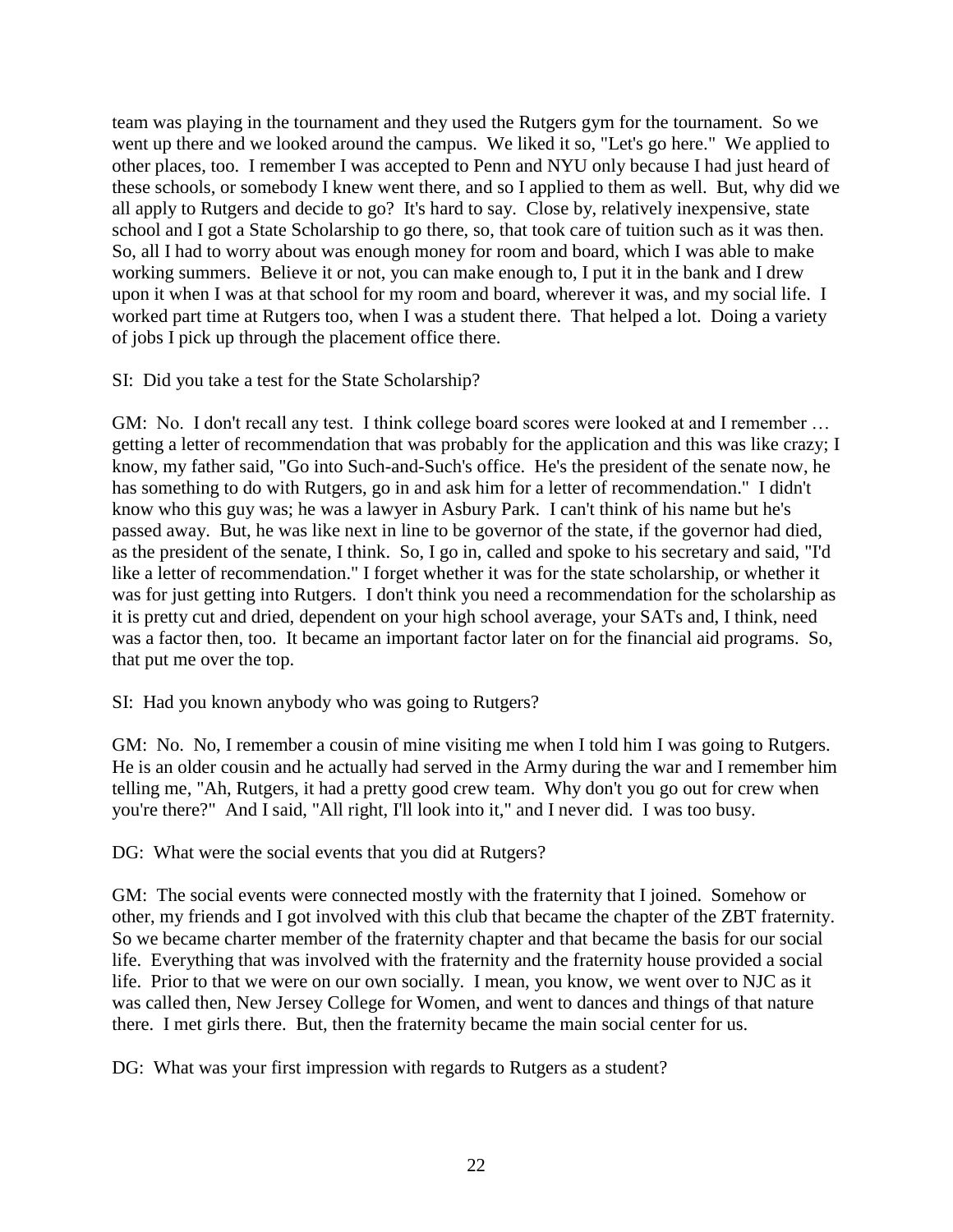GM: First impression? I remember it was pretty hot and it was crowded and me and my friends stayed at a, we rented rooms in the top floor of a house on Codweis Avenue opposite the home where Joyce Kilmer was born. There's a plaque on the house. It was a couple of blocks from the railroad station, on the other side of the station away from the Rutgers campus and that's where we lived for our freshman year and just walking to campus, it was, you know, within an easy walk. I remember going over to what is now Douglass College to check out the girls there some day that they were all lined up, signing up there, or something. Maybe I was a sophomore doing that. I know initial impressions as, I said, it was warm because it was September. It was crowded and had all, you know, GIs coming back, ex-GIs coming back and where they were living all over the place. I mean, the place mushroomed from a small college of what, three or four hundred, to over a thousand in our class alone, which was the largest class at that time and guys, you know, who were just a few years older than us, we were eighteen, and I felt, I guess, a little bit inhibited by these guys who had been through so much during the war. So, I was kind of quiet in the classes I think for that reason, initially, during that first year or so. Who was I to say anything? These guys had been through hell, some of them, and I don't know where. And a lot of guys were married, have children. If not they were single. They would stay out late at night and there was one guy I knew, he was a friend of mine who didn't stay with us in Codweis Avenue, got a room somewhere else, and so did the guy who was in the Navy. My friend became friendly with this ex-Navy guy and he said, "As I was getting ready to go to bed at night after studying, this guy was going out." Such was his, you know, background having been four or five years older than us and having been in the Navy. He was a man and we were still boys compared to him and many others.

SI: In general how did the GIs and the kids coming straight out of high school get along?

GM: Okay. They would, I think, they would kid us a lot. Being in the ROTC as was required then and you can hear all the catcalls coming out as we marched down College Avenue from the gymnasium. We marched to Buccleuch Park there where we did our drilling once a week and these guys would, I'm sure they were ex-GIs and in different fraternity houses, or just there, they would be really making fun of us, really, but not in any terrible, sadistic way, necessarily.

SI: What did you think of ROTC?

GM: Well, I had mixed feelings about it. I really didn't care to be in it. It was time consuming and, I think, I was jealous of the time that it took and after the war I saw no need for it. The war was over and so I didn't have a good attitude toward it, I think, at that time. What happened, I certainly didn't intend to continue to go on to the Advanced ROTC, but, then we had a little thing called the Truman Doctrine and the beginning of the Cold War and the resumption of the draft and so a bunch of us decided to stay in, go in to the Advanced ROTC but the only branch they had was infantry and after seeing *All Quiet in the Western Front*, the movie, I said, "Oh my God, this is not for me," but I was in it. What could I do? What happened was when we went to summer camp at Fort Meade, Maryland between the junior and senior year, I was in it for the full third year. We go to summer camp. I had a problem with my feet and so I was discharged.

----------------------------------END OF SIDE TWO, TAPE ONE-----------------------------------------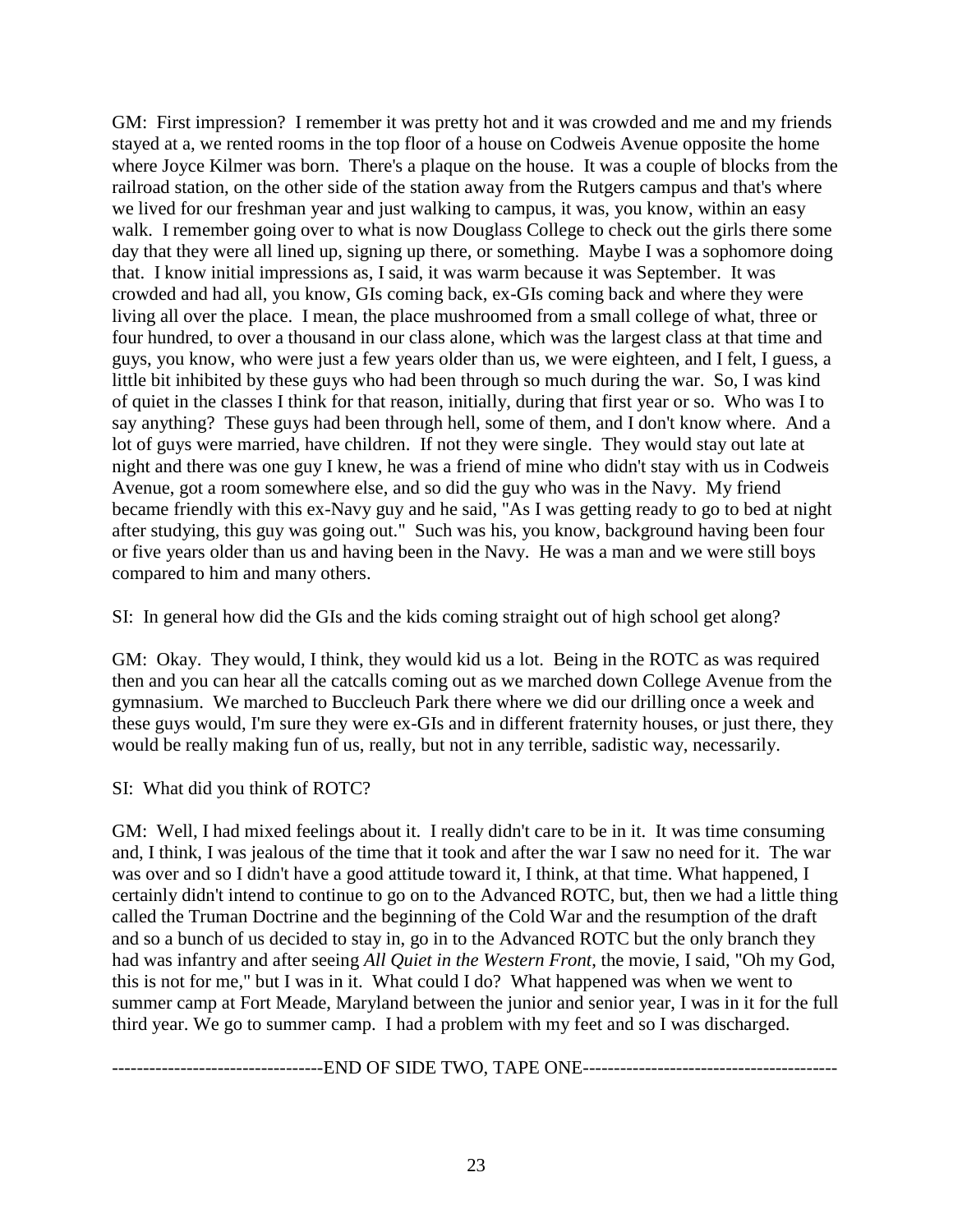### SI: Please continue.

GM: Okay. So to make a long story short, I was discharged from there during that summer camp and I wasn't too unhappy about it. There were certain things I didn't like. The army was still segregated then and a lot of us didn't like when we were up again, didn't like this when we got to that camp because the black guys, the few black guys that were at Rutgers and who were in the ROTC had to go to a separate barracks and we protested against that but to no avail. They hadn't really done away with that. Truman would do that shortly afterwards, but, it hadn't been done away with yet so that was kind of upsetting to us, I recall. So that ended my military career at that point, to be resumed later.

SI: Just out of curiosity, was the Air Force ROTC on campus at that time?

GM: No, no. There was just the infantry. We had no choice. There was no Naval ROTC and no other branches. The Air Force was just in the process of becoming separate, a whole separate division there. Yes, there was the Army Air Force, of course, during the Second World War and the Navy Air Corps, too, separately. But there was no separate Air Force.

SI: In the fraternity, was there a mix of veterans and non-veterans?

GM: Yes, there were the older guys who were veterans, exactly, and they were kind of the serious students, the leadership in the fraternity, and the ones who had the stories, their war stories, which they loved to regale us with. Some of them like, you know, dancing with the Hollywood stars, the actresses out of the Hollywood Canteen during the war. "I danced with Soand-So, she was really nice," and so forth and so on. We sat there wide-eyed, "Wow, gee what we missed."

DG: Did they speak often of their experiences?

GM: No, no. I don't recall guys talking too much about it, their experiences, in that respect. I remember one fellow I met that was on a B-29 bomber and he was on a number of raids over Japan but he didn't get into talking about it. One guy did. One guy was almost captured, I remember him Sid, yes. Saw him recently. He spoke of the experience. He was in the infantry and he was hiding out with a couple of other GIs in a barn and Germans came in there looking for them. That was his frightening experience, almost captured but they avoided it. I'm trying to remember some others. No, really, the war stories were usually funny stories that they concentrated on, you know, or their exploits at the Hollywood Canteen and that sort of thing, but I didn't hear of any horror stories that anyone cared to share with us.

SI: Did you ever see any veterans who maybe had trouble re-adjusting to civilian life?

GM: Not on campus. I don't remember anyone having a tough time. That doesn't mean that there weren't those who had some adjustment problems, but, I don't recall anything outstanding in that respect. They kind of blended in. They're all on the GI Bill, which was great for them to have that. No, I don't think that, I wasn't aware of anyone having any major problems. There may have been there. I'm sure there were those who dropped and couldn't cope with it, whether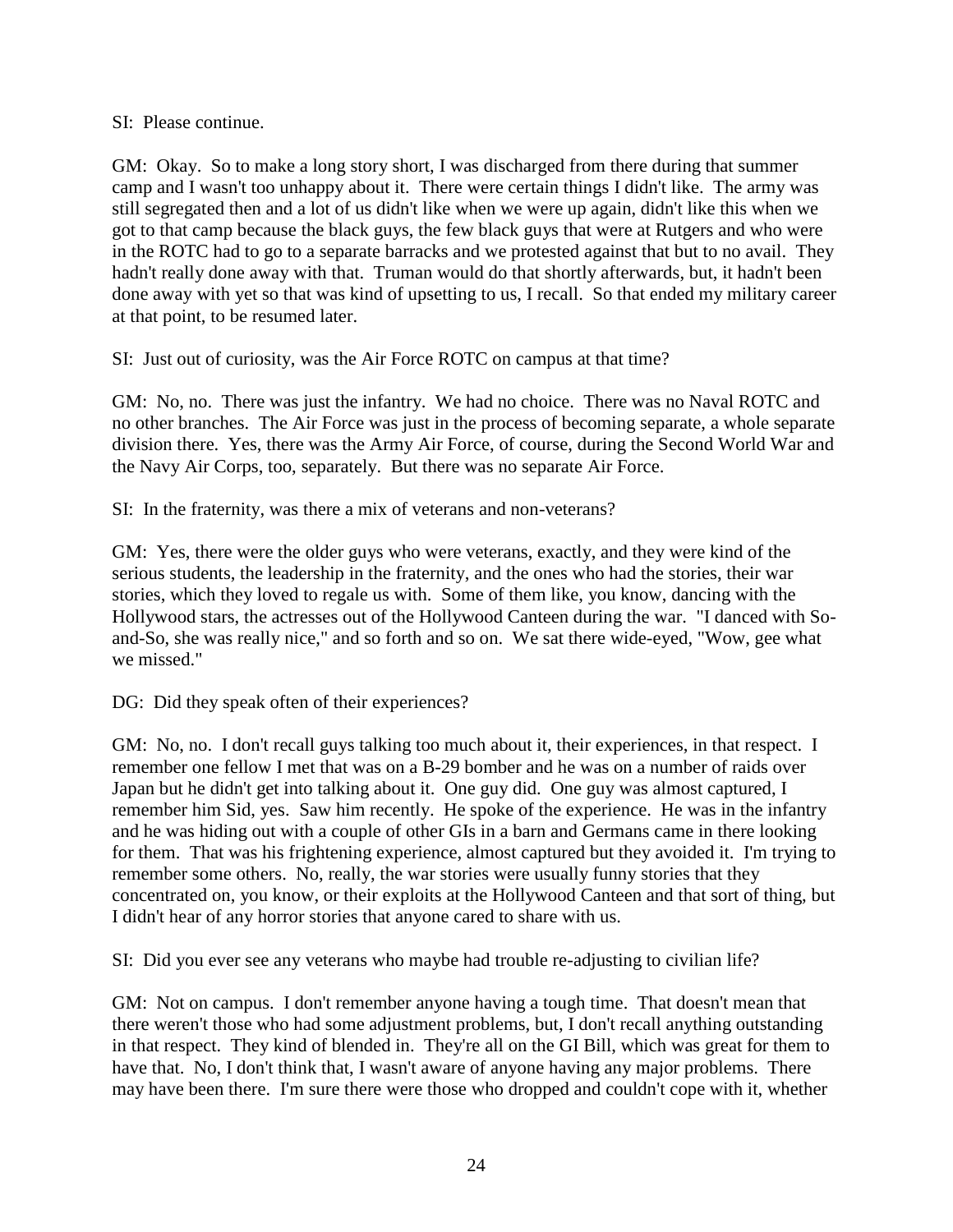it was going on, or whether it was due to their war experience, or just due to the fact that they weren't cut out to be in college. Maybe just starting because "Hey, the government is going to pay for our shot at," you know, but I'm not aware anyone having a problem in either of those respects.

DG: How did you decide on economics as a major?

GM: Well, I think I was influenced by an uncle of mine who was in business here in New York and I felt that this would be a good background if I wanted to go into business. So that's why I chose economics and then actually combined it with business, I guess, business administration, thinking this is what I wanted to do; until later on I changed my mind.

SI: Are there any professors that stand out in your memory?

GM: Yes, the Spanish professor that I had was an excellent teacher. I should have done better. I did. He was so good that he made it for me. I had, let's see, two years of a language was required so I had him for at least a year; Charles Stevens was his name. He had been in the diplomatic corps, which kind of appealed to me, too, during the war and he was an excellent, excellent teacher. Who else was good? The music teacher, my music appreciation teacher, whose name was Marty Sherman, was also very good. He got me interested in classical music for the first time, which has influenced me, you know, since then and the rest of my life, so I owe him that debt. Let's see who else could have been? In economics, there was somebody in economics who was good, too; whose brother was the president of CCNY, possibly, at that time. I don't recall his name now. He commuted into Rutgers from the New York. He was good. He was a good teacher, too, in economics. History, there was a good guy there, too, that I had but he was good and yet I didn't do well in the course initially. I guess this was part of my adjustment to everything there. Here was my favorite subject and I was struggling with it for the first time in my life. Charanis, I think his name was. Do you recognize the name?

SI: Yes, I recognize it.

GM: I don't think he's there anymore, I mean, I think it was Peter Charanis, yes. He was good but I was running a three in the class. I was upset until I took the exam and I figured out what was going to be on the exam in terms of the essay questions. I didn't figure out exactly. I said the essay has got to be from among these five areas so I studied all five areas and two or three of the essays were from there. So, I hit it right on the nose and I was always good on multiple choice, so I'm not that dead, and I got a one on the exam, which raised my grade one whole point which was terrific, but, in the meantime, I had to register for the next semester. So, I dropped out of his class; took somebody else, a younger professor that was supposed to be good, too. But, he wasn't as good as Charanis was. I regretted having done that but I couldn't do anything about it, especially after I got that one on the final exam.

SI: Did you follow the sports?

GM: Yes, oh, yes, definitely. I was heavy into Rutgers sports, yes. They didn't have a losing season in football like they have now.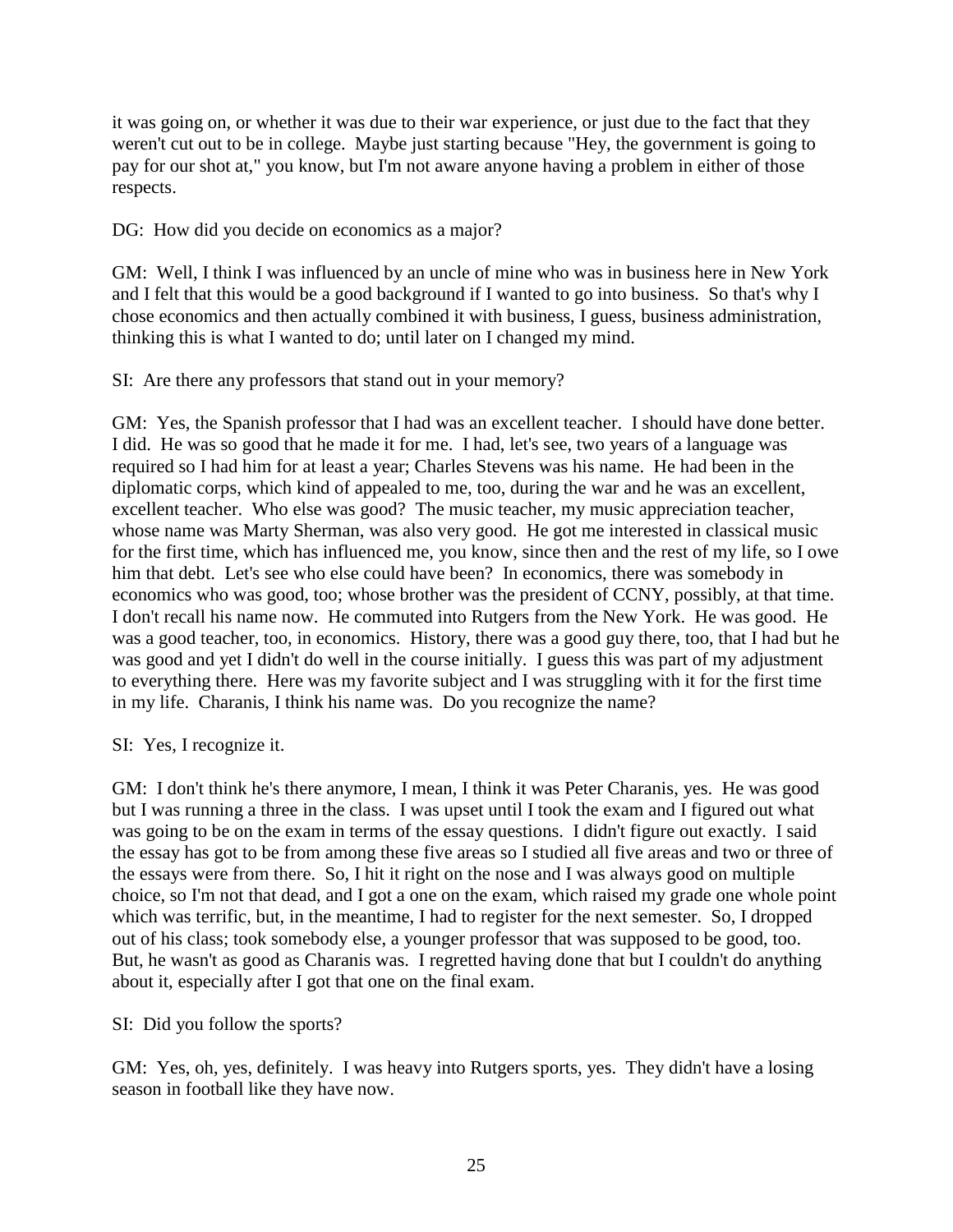SI: That's why we have to hear these stories.

GM: Yes, they were so like, well, I guess, there's a lot of golden years in Rutgers sports, so many years of it but this immediate, the post war years, were pretty good because they had all these GIs coming back and they had these older players as well a sprinkling of good, young players just out of high school because they couldn't get in anywhere else. Several of these were outstanding players who, in normal times, would have gotten scholarships to top football schools but they ended up in Rutgers because the flood of the ex-GIs and the football powerhouses, they had their pick, and so, these guys ended up going to Rutgers and they were very good so there was a nice blend of veterans and good, young players just out of high school. So we had four terrific years of teams in football and basketball was good, too, and the baseball team, they were all good. Swimming was always good at Rutgers. I don't know how it is now but their coach then was a nationally known swimming coach. Riley was his name. So, Rutgers sports were good. So, that's why when you hear all the alumni like me grumbling about what's going on now. I don't know. It's incredible that they can't seem to come up with a decent season. But maybe they don't belong in the Big East. I don't know. What do you guys think now on campus about this?

SI: We always hope it will turn around. Each year is a promise.

GM: Yes, every five years a new coach to turn it around. Maybe it will. Northwestern did it after being the doormat of the Big Ten for years and years and years, right? Then that was due to outstanding coaching. So, hopefully it will turn around. Basketball team shapes up as pretty good for this year, I think, from what I've heard. But girls' sports had been pretty good. Girls' basketball, I can't complain about that I guess.

SI: I was reading an interview with one of your classmates the other day and he remembered being in a game at Palmer Stadium in Princeton when a plane buzzed the stadium.

GM: Really?

SI: I was wondering if you remember that. If you were there?

GM: Well, I was at a Rutgers/Princeton game at Palmer Stadium, definitely, I remember that. We won, I believe, we won and there was one player who was really outstanding and I don't recall his name but he was a little guy and I think he scored a couple of touchdowns. I don't recall a plane buzzing the stadium. Could be, could be, but, yes, those were big games with Princeton and the other Ivy League schools, on and off, we played Harvard, Princeton. I don't recall playing Yale. Oh, Colgate, not Ivy League, but we played Colgate; played NYU. They had a football team then. Columbia, what a great game against Columbia. I remember, my freshman year I didn't appreciate it then and I went home for the weekend and I remember watching the game on television in a store window going by. Television was new then and they televised the game, black and white, of course, and the game was one of those games where Columbia had two great players then. One became their athletic director or something to do with … no, he was in broadcasting and he only died recently. There were, too, Lou Kusserow, and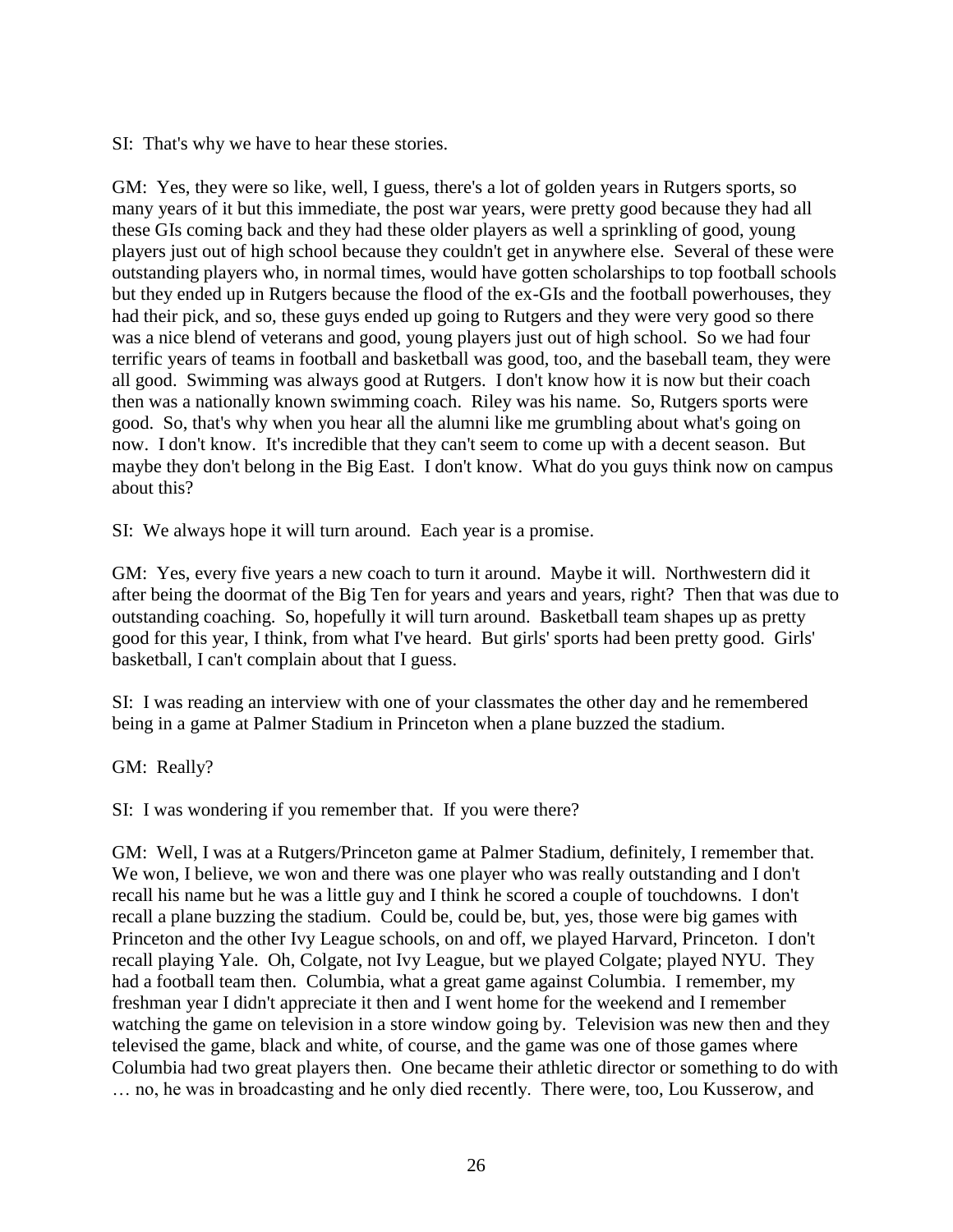another guy who passed away. He was big in television sports broadcasting, maybe died about five or six years ago. But, they were on the team. They had a great team and a great end. This is the team that went on to beat Army and stop their like, I don't know, forty game winning streak or something. West Point, because they had all these great players during the war they won every game. But, at any rate the game was like twenty-seven to nothing in favor of Columbia like at half time and Rutgers lost thirty-four to twenty-eight, terrific come back.

## SI: Was that '47?

GM: It could have been the fall of '46 or '47. It might have been '47, it could have been '47, yes, that was some exciting game. A couple of friends of mine went and they said, "Boy, did you miss a game." I saw part of it on television ... They were good, good sports years for the school and academically the school was, it was a big challenge for the school; to house everyone, to feed everyone, I guess, to get the classes, the instructors from all over the place, you know. It was pretty hectic for those running the place and I can appreciate that now, looking back on it. The old gym, I remember in our freshman year became the cafeteria. That was the cafeteria until they built the current cafeteria, not in the shape that it is in now but, basically, that's where they had these, what do they call those, pre-fabs, and they threw out this cafeteria for us and I worked there in that cafeteria for a couple years. That's how I got my food, that's where I ate. But, they had since, you know, expanded greatly as I've seen, you know, I go back once in a while.

SI: Were a lot of the buildings prefab or war surplus?

GM: Well, this was and then they built the Quonset huts as they were called, prefabs, all along the river, I remember, where there is now dormitories and a student center. We had classes in these places, I remember, and they were either too hot or too cold depending on the weather outside. But, each one was a classroom and as they did that then they had guys living in, I don't know what kind of facilities, because I never got out there to see them, across the river somewhere over there in, the what do they call it?

# SI: Barracks?

GM: Barracks, yes. I guess they were barracks for a while. What was over there at the barracks? They had an arsenal, Raritan Arsenal, that was it, so, they ran a bus service. Guys were not happy, I remember. Whether they were veterans, or one of the guys just out of high school, it was a real drag. It's not what they thought their college would be like and I felt lucky that, you know, I had this room just adjacent to campus, so, I didn't have to put up with that commuting by bus everyday. But it was tough. It was tough, yes, in that respect for a lot of guys starting; I think that's why a lot of guys transferred. I know people who transferred after the first year there. They wanted to go to greener pastures. "I'm going to Michigan. I'm going to go to Tennessee, it's so much nicer out there."

SI: What were your some of your other activities at campus?

GM: On campus aside from being active in the fraternity where, after working in the school cafeteria, I continued with my desire to make sure I was fed, so, I became the first steward in our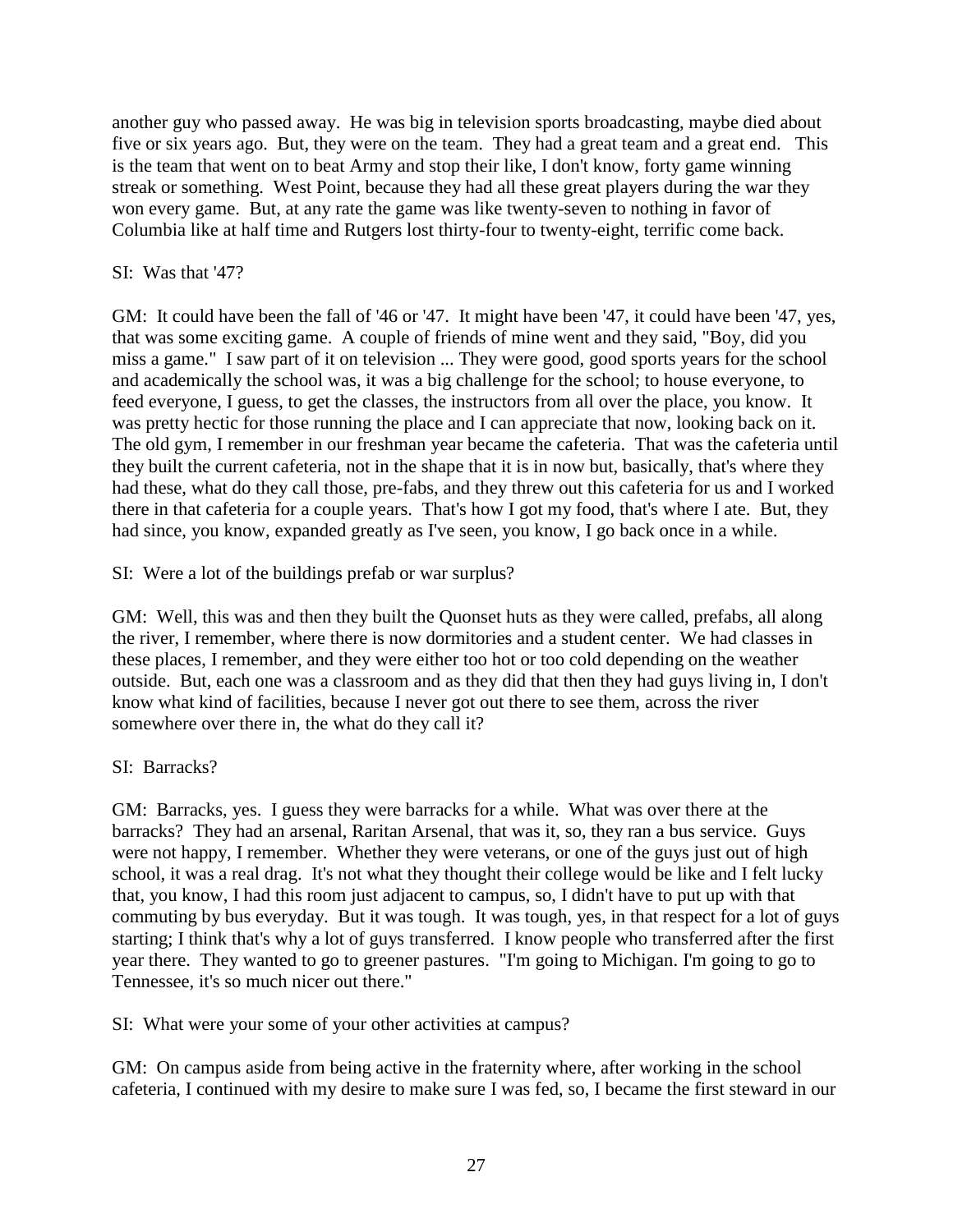fraternity house that we had there and I was able to obtain my meals that way and I was on *The Anthologist*, had something to do with advertising. Yes, I got advertising for *The Anthologist Magazine* and played intramural sports, baseball and touch football. We had a team we played and not much else because my job was to do well in the courses and I had a lot of part-time jobs as I mentioned before, so, that would take time, too. That was about it. Can't think of anything else.

SI: I get the impression that in that day fraternities had a much more prominent role on the campus.

GM: They did and even before that it was even more prominent when the school was smaller and their percentage of students was therefore higher, but, yes, I would say, I mean, I'm not sure what it has become now. For a while it would seem to be dying out. I guess, during the '60s was the tough time for fraternities and had they made a comeback now?

SI: Somewhat, but not to the way they were.

GM: Yes, they were pretty strong because we were concerned about having a social life but there was no other kind of a facility to facilitate having a social life and there was the Student Union building, which was an old house on the corner of College Avenue; it was on the corner of a block that had a lot of private homes that were converted to university housing for offices, and so forth. Ford Hall was across the street, sort of down the street. …

SI: It's probably Mine Street or Hamilton.

GM: Mine was the next block down, I think Hamilton, yes, yes, Hamilton. Hamilton bisects Queens Campus and what's the other campus called, I don't know, is there a name to the other campus, when you cross the street?

SI: Voorhees Mall?

GM: Voorhees Mall, is that what it is?

SI: Where Milledoler and the library were.

GM: Yes, where the old library was, right, exactly. But, on the corner there of College Avenue was this old Victorian house, which was a student union. Well, as a matter-of-fact we used it for our fraternity parties before we had a house. I was the social chairman in that year and it was up to me to make arrangements for parties and dances and we used that facility and we used the Hillel Foundation facility in town for parties and dances and then we had a big installation dance in there when we were installing new guys in. We went out to the Far Hills Inn, I think, in Somerville. I remember going out making all these arrangements. I was the social chairman of the chapter then, so, it was kind of fun, too.

SI: Was it an all-Jewish fraternity?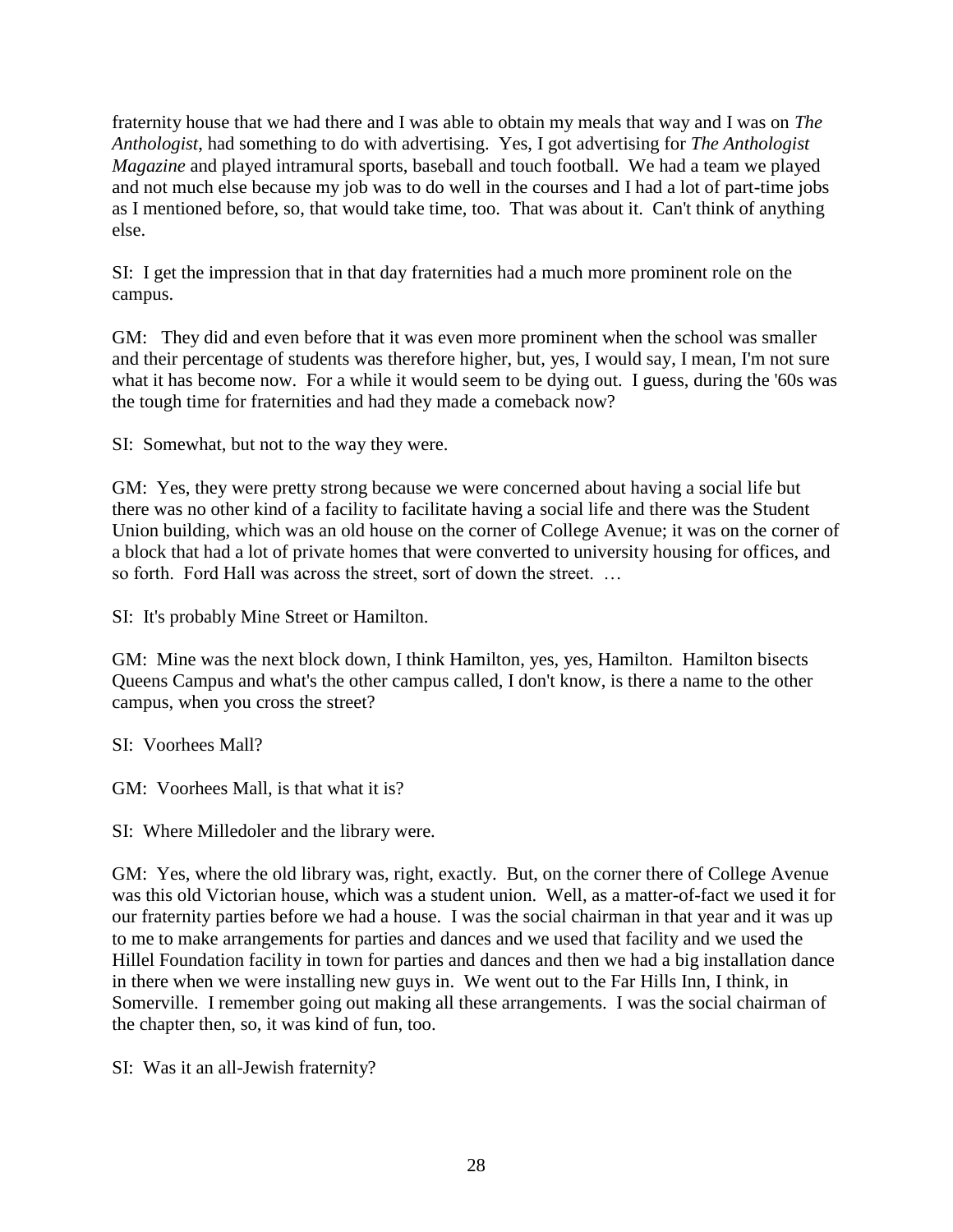GM: Yes, that what it was but it has since changed I think, right? It no longer is, right? Which is what a fraternity should be I think. That really bothered me a little bit, that the fraternities were broken down by religion. But, that's the way it was, that's the way it had always been, so we kind of accepted that. There were three other Jewish fraternities, Tau Delta Phi and Phi Epsilon Phi and Sigma Alpha Mu, right. Yes, I don't know, had they all mixed together with other fraternities? I don't know what the story is.

SI: Some of them might be predominantly Jewish but then there's no one fraternity; you can't segregated the frats anymore.

GM: Yes, that's good. I'm glad that's the situation; the true meaning of fraternity, I suppose, in that respect.

SI: Before we leave Rutgers is there anything else?

GM: Anything I want to add? We covered a lot quite well. I did end up in the military by being in the Air Force Reserve. I finally went into the Air Force when I was working here in New York and the Korean War was raging and I decided to; word came down to me and some friends that they were starting taking enlistment, an Air Force Reserve unit out on Mitchell Air Force Base, on Long Island. I said, "Okay, I think I'll join that," not knowing that it was going to be, as soon as we joined it, activated and we went on active duty about five months after joining and so I was in for about, from May of '51 until about eighteen months or so. Until we were deactivated in stages and I got out in the Fall of 1952. [I] met a guy who I knew at Rutgers and here's this guy who had been in the service before and been in the reserve and he was called up, too. So, there we were. But we never left Mitchell Air Force Base and I was really disappointed. I was hoping, "Gee, I'm going to get in, maybe I'll get over to Europe." I had never been to Europe or anywhere, I said, "Maybe I'll get over to one of the bases in Europe, that would be great." Nothing. They were just starting NATO and building bases and they asked for volunteers. They needed a few guys to go over there, like an advance party to France and some of the veterans said, "Don't do it. It's not going to be good at this stage." So I didn't do it. Some guys went, and, sure enough, they said, "Geez, we were sleeping on the grounds, sleeping in pup tents on the ground. It was awful sleeping in mud. We wish we weren't there," and these guys came back maybe a year later and told us about it. So, I missed my big opportunity to travel. But, I have done a lot on my own since then so I can't complain.

SI: When the war ended, World War II ended, you kind of expected you wouldn't have to serve and then a few months after you graduated from college, the Korean War breaks out.

GM: Well, actually, it broke out in June of 1950, a couple of weeks, boom. Well, at first we thought, well, we wondered, "Is it going to affect us? What's the story here?" A friend of mine, who was a good friend of mine who was from Belmar originally and now lives down in Brick, the fellow I was just visiting a couple of weeks ago, was in the ROTC and had started in Michigan Law School that fall but was called up. He was called up and spent a year or so. He spent a year in Korea training other troops from other countries, and so forth. So, he got called up, but others who were in the ROTC with me, I forgot to mention to you, I worked at CBS for a while after getting out of the Air Force and I had access to their newsroom where the teletype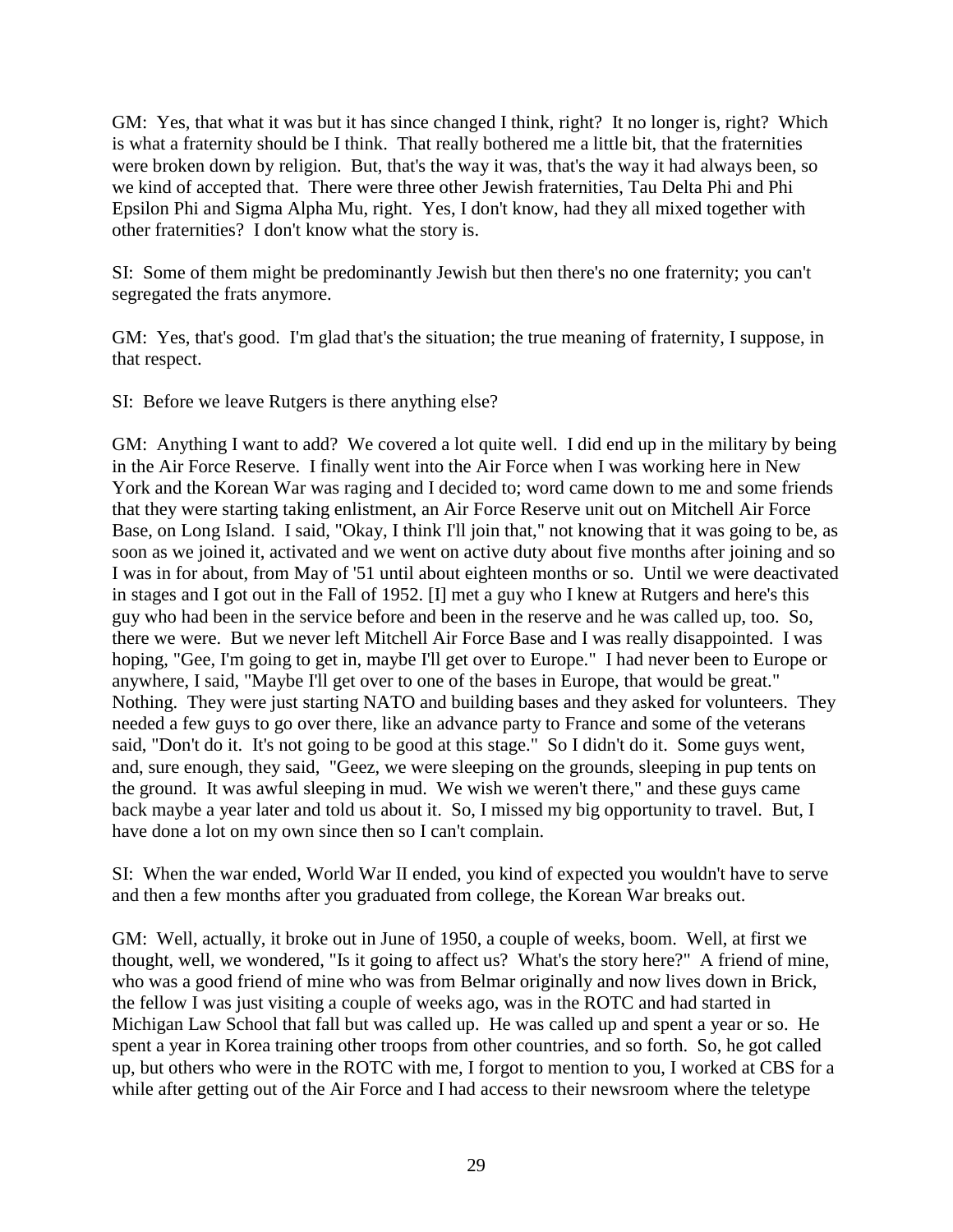would come over. One day I started reading the teletype about an action in Korea and I said, "My God, I know this guy. He was in the ROTC with me," leading a raid into a North Korean trenches or something. I said, "Oh, wow." It really brought it home to me and I said, "Gee it could have been me if I had stayed in there. Could I have done that?" You know, I ask myself, "Could I have done what this guy did?" … This was shortly after getting out. He was still in the service there.

## SI: What was his name?

GM: I don't recall. I almost had it on the tip of my tongue. When I came back in reading about that and here's the teletype printing out and I recognized it right away. If I look in my 1950 book I'll recognize it, my yearbook. Yes, we didn't know what was going to be and, of course, my friend being in the ROTC knew that it was inevitable; he was going to be called up. So, then I wondered what the heck I was going to do? I was working in New York at the time. My first job after I graduated Rutgers was working on an executive training program for Allied Stores Corporation who are no longer in existence. I think that's when I saw this great influence on my life, which was *All Quiet on the Western Front*, the original movie. When I was living here in New York on my own I saw the movie. I said, "I'm not going to get in the infantry. I better make sure I get into something other than infantry if I'm going to have to go." So, that's when I decided to and I left this job and joined the Air Force Reserve and then I was called up in the following May and I left that job with Allied Stores. So, there you have it.

SI: What was it like to live in New York at that time in between college and the service?

GM: Well, it was kind of exciting because I was with a group of people on this training program who were from different parts of the country and who were living in New York, too. A couple were from New York City, and others were from other states and one of them was a veteran, was a Marine veteran, who was from Texas, very nice guy and so he was in it. He was working for Allied, too, wanted to become an executive in retailing and so forth. So, it was fun. We kind of hung out together, as you say now, going to restaurants, shows and stuff together. Going to each other's apartments and having and meeting other people. So, it was kind of fun, because it's always fun when you're young and in New York. I see it here. This place is like another college campus around here with all the young people in these different apartment houses just off the campus, one year, two years, three years. Every year we get a new, new supply comes in. I don't know how the recession is affecting that right now. How the jobs are on campus these days for, you know, for graduates in business. I would think in certain areas it would be pretty bleak, in financial services.

SI: I know from other interviews a lot of people feared a recession in '49 and '50, was that a concern for you at that time not being able to get a job?

GM: No, ... it certainly was a concern of some friends of mine, that I remember, in the fraternity. One guy graduated in '49 as an engineer; could not get a job as an engineer. That I recall very clearly now that you mentioned that and he took a job with the fraternity and became a traveling secretary with the fraternity and lasted for many years working for the fraternity and then turned that into, finally, doing something that he was trained for in engineering. Ending up with the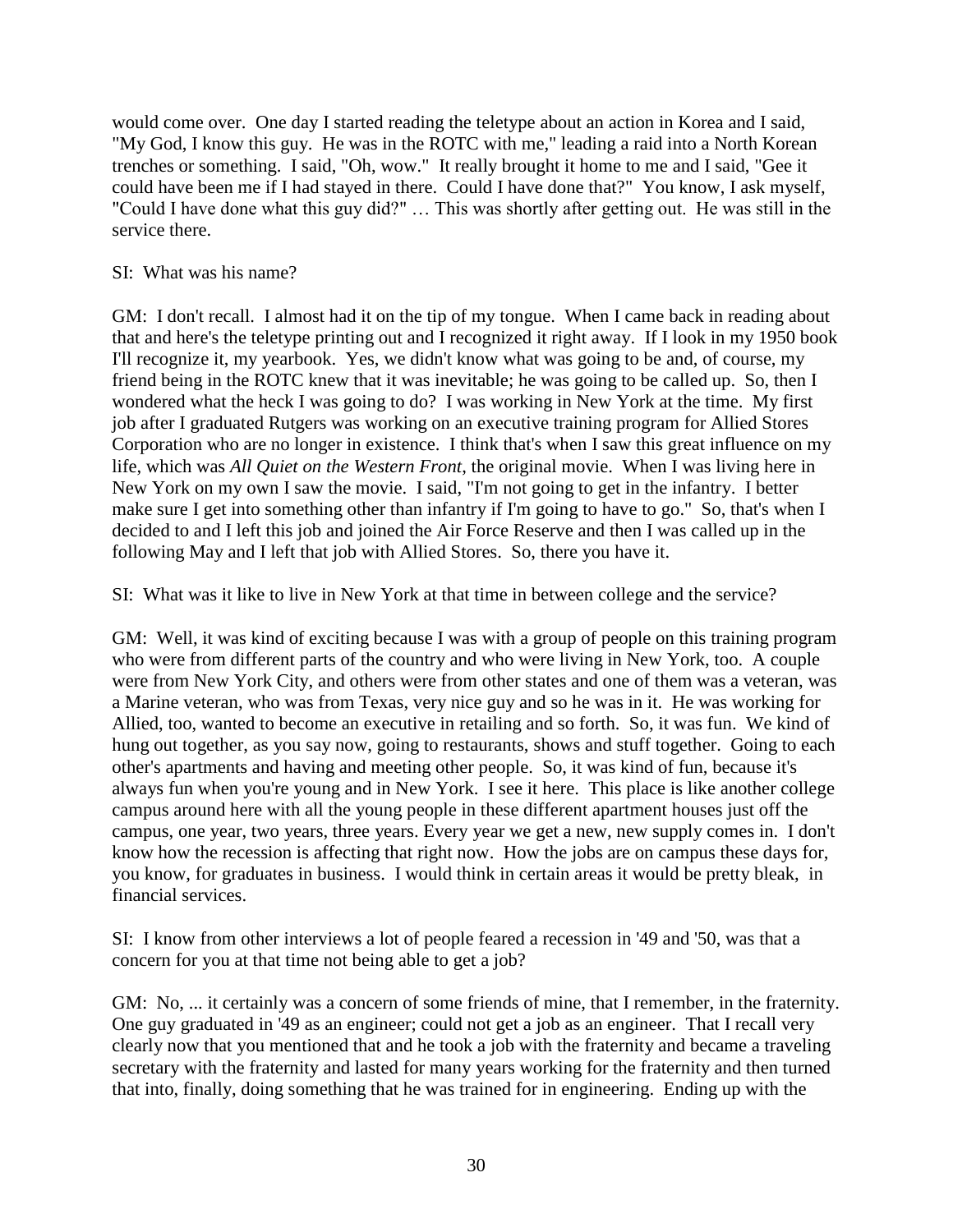New Jersey Highway Authority, the Garden State Parkway Authority as one of the top managers in that.

SI: Is that Mel Kohn?

GM: Yes.

SI: I didn't interview him but I know his story.

GM: How do you know him?

SI: He was interviewed in 1999. He has a ring from the Parkway.

GM: We're fraternity brothers. He was first or second president of the chapter down there, second president, probably. He was, I think, a Navy veteran and, yes, he liked, he enjoyed, he traveled all over the country working for the fraternity and then finally got into this thing. I met him down in Puerto Rico once on vacation. He was living there I think for a while. I think he lived in Puerto Rico for a while. I don't know what he was doing there. But, then he came back and is living in New Jersey and you know of him?

SI: Yes. The two people who did the interview said that he talked a lot about building the Parkway.

GM: Yes. He was involved in that and maintaining it. I don't know where he lives now. He did not come to our last fraternity gathering that we had here in New York about three years ago, our fiftieth anniversary of the chapter, he didn't make that one. This is wrong, let's see. [Mr. Michelson is looking at his pre-interview survey] I'm remarried. Should I put it down here, bring it up to date?

SI: You don't have to, maybe if you want to put it on the tape?

GM: In other words, when I get this for correction or something, I can add it or something? I can add it now. I'm married to my wife, Anita Michelson from Bangor, Maine, but she has lived in New York for the last thirty plus years, so I'm no longer divorced.

SI: Now when you entered the military. Did you go through basic training or induction period?

GM: We went through a kind of a pseudo-basic training at Mitchell Air Force Base, the group of us who were in this reserve outfit. In fact, we didn't even have complete uniforms yet. This is when the Air Force was phasing out of Army Air Force to US Air Force, with khaki to blue, so, some of us wore khakis; some of us were still in civilian clothes. A few of us had the new blue uniforms. It was really a crazy quilt, as far as uniforms. Eventually, we all had our blue uniforms and, as I say, during that spring and summer they put us through a kind of a quasi-basic training kind of thing such as the Air Force can do. I mean, we even had some marksmanship training there at Mitchell Air Force Base and marching around a bit, you know, drilling and that kind of thing but it was mainly, we worked, mainly, you know, in what our particular jobs were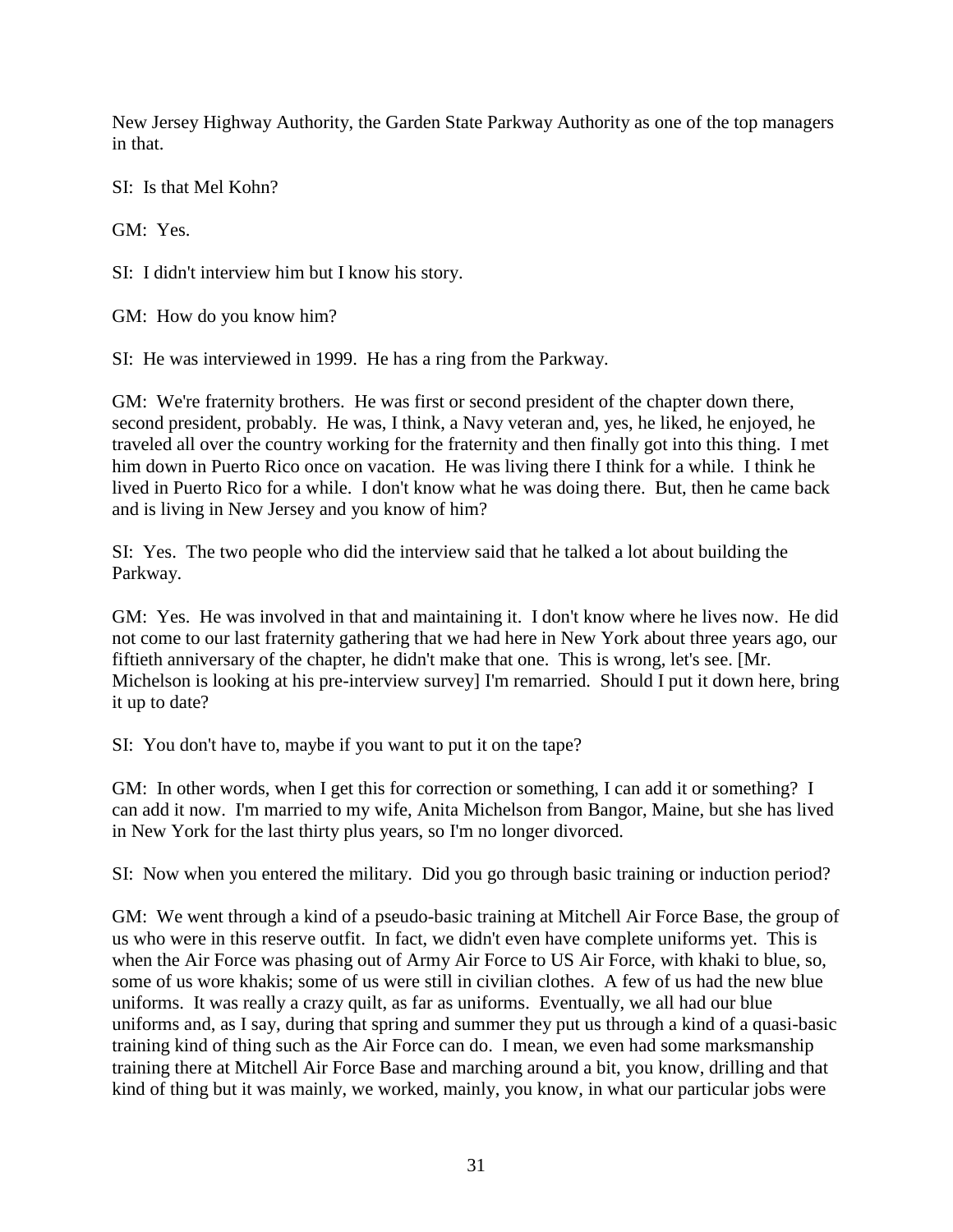with the troop carrier wing. We had winter maneuvers up in Vermont the following winter, went up there for a while and stayed at the University of Vermont dormitories, during Christmas vacation while the kids weren't there. They had Operation Snow Drop, so that was my big military experience.

SI: From other interviews with Korean War veterans it seems as though the whole military was caught off guard by Korea and in the beginning especially they were just sort of throwing reserves in, slapping things together.

GM: Right. Guys who were on occupation duty in Japan who were having, you know, lap of luxury there but it threw these poor guys into the battle and all. That was bad to them until they finally turned it around and then it got bad again, after turning it around. We got as many casualties there as in Vietnam, and we were involved in Vietnam for a longer time than Korea.

SI: But it seems even at Mitchell Air Force Base, perhaps it was partly because the Air Force was emerging as a new branch, but did you get a sense that in the beginning they didn't know what to do with you?

GM: Well, yes, there was a little bit of uncertainty. Here they had activated a lot of reserve units but, "Now what are we going to do with them? Where do we need them," you know? I mean, as I told you, I thought when this happened I was kind of looking forward to it in a way as a chance to do some traveling, but we just stayed there and I don't know what we accomplished, you know, staying at Mitchell Air Force Base. We didn't even get to go anywhere really, other than Vermont.

SI: So what was an average day of duty for you?

GM: I worked in an office there in a supply squadron and sharpened up my typing and made good friends with a guy that I've been trying to contact again, here in New York. He was a New York City guy and we had some great ping pong games together and I did some heavy outside work, too, for a while at a lumberyard. I don't recall why. I wasn't being punished for something. It was just part of it all. That was in a warm weather season, but I ended up in the main office of the supply squadron. What do they call it, now? I've even forgotten what they called it, like a headquarters office, yes, it was still was a soft deal, really. Had weekends off. I would come home to the Shore to go on the beach every weekend, hitchhike home. Or hitchhike, take a train whatever, you know, whatever I could do as long as I was back by Sunday night. It was like a five day a week job.

SI: There was another man I interviewed I think he was stationed at the base on Governor's Island and he said there was perfect opportunity of going to the city and the shows …

GM: Oh, yes, from Governor's Island, sure. I did, too, that one season, fall, winter, spring season, I saw just about every Broadway show. Unfortunately, it happened to be not a good year for Broadway. I always went to lousy shows, saw some good ones, but it was nice just going into the canteen and getting tickets for the shows. I remember once going into a canteen and they said, "There's a big party, we need GIs to go there, big party there. The people want to have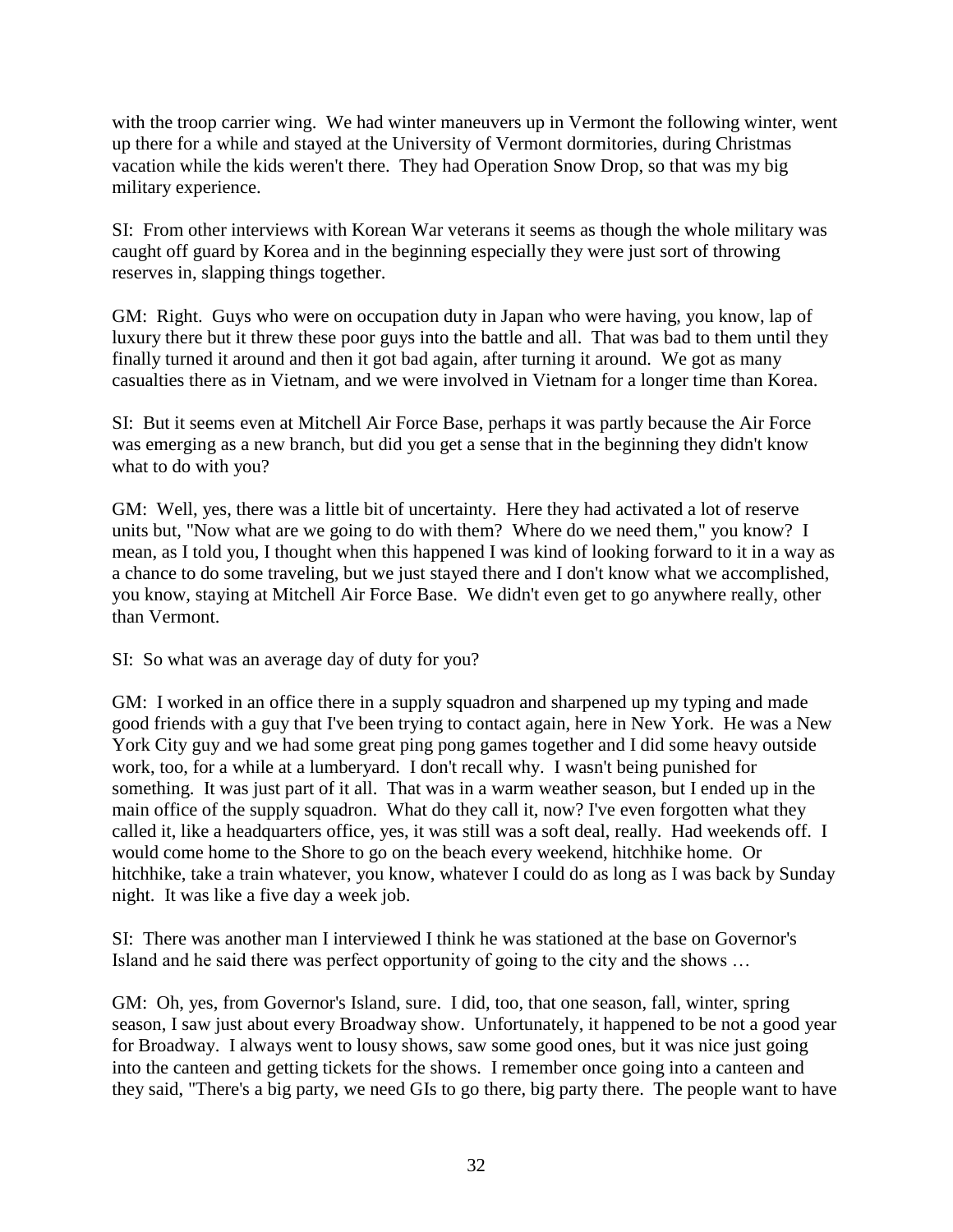guys, servicemen, there," and what it turned out to be was some kind of an awards dinner, of some kind, in the new television/radio industry there and we were up in the balcony and they said, "Now have a salute to our wounded veterans up in the balcony." [I said] "Wounded? I'm not wounded. What am I doing here? What is this?" That was strange, but, it was good getting in and they whether you know it, right down the street here, Lexington Avenue, is a Soldiers, Sailors and Airmen's building which goes back to World War I, and I used to go in there once in a while to get tickets, and so forth, and lo and behold, when I moved in here and took a walk down there; there it is doing business, veterans and current servicemen can go in there, they have rooms and they're relatively inexpensive rates compared to what hotels charged. It's like an old brownstone building that's been converted.

SI: Did you come to the USO in New York? Were there any USO?

GM: There wasn't any, well, there was just this place where you could get tickets for shows. This might have been part of the USO but there was no canteen like where we can go and dance with stars from Broadway, which would have been nice. It would have been fun. But, they had nothing like that. They did have dances for us out at the base, I remember. They brought in girls from different colleges around there and that's how they had some dances like that. That was it.

DG: When I was doing research on Mitchell Air Force Base, I saw they were the 1952 National Drill Competition winners. I was wondering if you saw that or knew about it.

GM: 1952, I was there, that's very good, the only active unit was this 514th Troop Carrier, which was a reserve unit, stationed at Mitchell.

DG: This was under Captain Jorge Montevilla, does that sound familiar?

GM: No, Jorge, I don't know maybe this was. … What could it have been? Boy, it doesn't ring a bell at all, any special drill unit was it, marching unit, was it . . .

DG: They said it was the 1952 National Drill Competition Champion.

GM: National Drill Competition Champion, boy, that's news to me. This could have been another Mitchell Air Force Base somewhere?

DG: No, it said it's yours.

GM: The one in Long Island, New York? Well, I don't recall anything like that. I recall playing on the softball team, the base softball team. Boy, they had some good players down there, we were up against, from other bases. Some guys who were really champion softball. They would throw that ball into you and you're lucky if you fouled it off. They were terrific players.

SH: How did people in the service and any civilians you talked to at the time feel about the Korean War?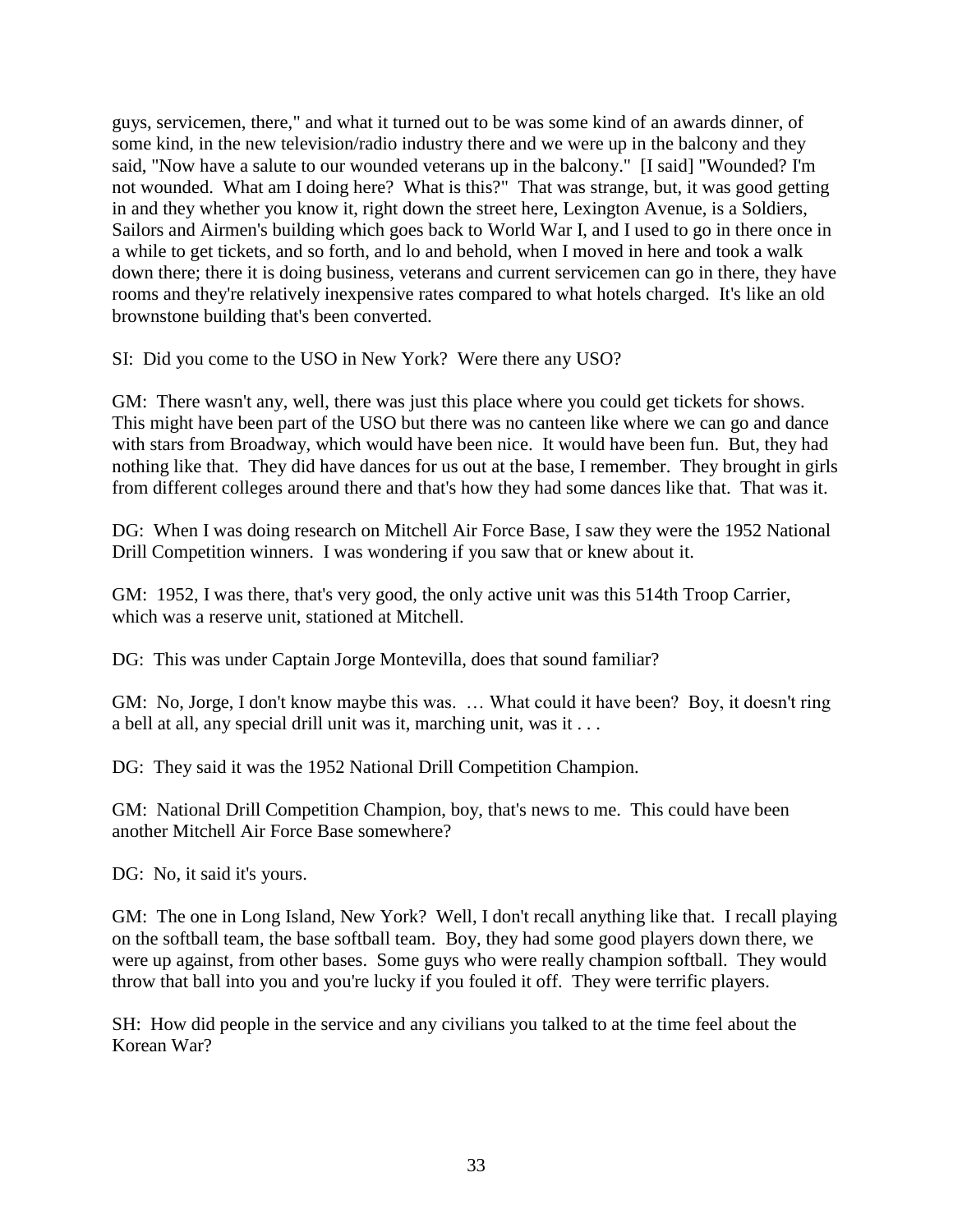GM: At the time how do we feel about it? Well, I think one of the reasons why I joined the reserve unit was I felt that if I was going to, that I should go, and then I would regret not having gone. If I stayed out, if there was some way of staying out, I don't know how I could have stayed out because the draft was on and even continued into the late 1950s I think. You know, I remember having that feeling, talking to my father about that, when we discussed it and so he encouraged me to do what I was, you know, was right. I felt our going into Korea was the right thing to do. That's what I felt then, and I think that was the right thing to do now, to hold the aggression before it spread. I mean, this coming from knowing all about what happened prior to World War II, what led to it, and how the Nazis and Fascists got away with so much stuff, and here it was, so, now it was Communists and this was a blatant invasion. It wasn't like, you know, we're going in there for the fun of it, or something. So, I think if the UN was going to survive, that was a real test of it at that time. Easy enough for me to say, I never went over there. I never suffered you know in any way as a result of being in the service, but, from a historical standpoint I would still agree that it was the appropriate thing to do. There was no room for negotiation. No time for negotiation, boom! They, the North Koreans invaded and you either did it, or didn't do it.

SI: Did the Cold War and the communist/capitalist struggle weigh in your mind at all?

GM: I wouldn't say it weighed on my mind. I was, you know, we were aware of it certainly; of the ongoing threat and I think my own feeling about it was, "Well, let's," you know, "continue the stand off. Let's continue to negotiate," … I was pleased that the various openings we had, cultural openings with Russia now. Americans going there and the different musicians and artists, and so forth, and I felt that was a good thing and I felt that war could be avoided as long as we kept talking to them. We didn't necessarily have to go to war. We don't have to approve of their system any more than they approved of ours but going to war was like unthinkable, in terms of the atomic bomb threat really, nuclear, so I think, that was a stand off for forty years. That's what kept us, unfortunately or fortunately, peaceful. Now, of course, it's paid off and they've collapsed and we're the only super power left and we don't know what to do about it, I guess, at times. That's the problem now. That's our current issue, isn't it?

SI: Working in the office at Mitchell Air Force Base, did you have a sense of the mission of the carrier unit, or where things were being sent, where things were needed? Were you focused more towards Europe, supplying Europe, or was it a global supply mission?

GM: There was no real connection with anything overseas that I was aware of. We were just functioning on the base there. We were just, instead of being in reserve, we were on active duty in the same place. Yes, planes would come in occasionally so it was an Air Force base. I remember one time this huge plane, of which only one was built, it was developed during the Second World War but never used. It was a six-engine bomber, three engines on each wing. This was before the jet came into being, so immediately this plane was outmoded but we still had it and it was flying around from base to base and it landed on our base. It was a huge, huge plane, bigger than, what's it, the B-29s, or the planes at the end of the war? This was the next phase.

SI: Was it the B-32?